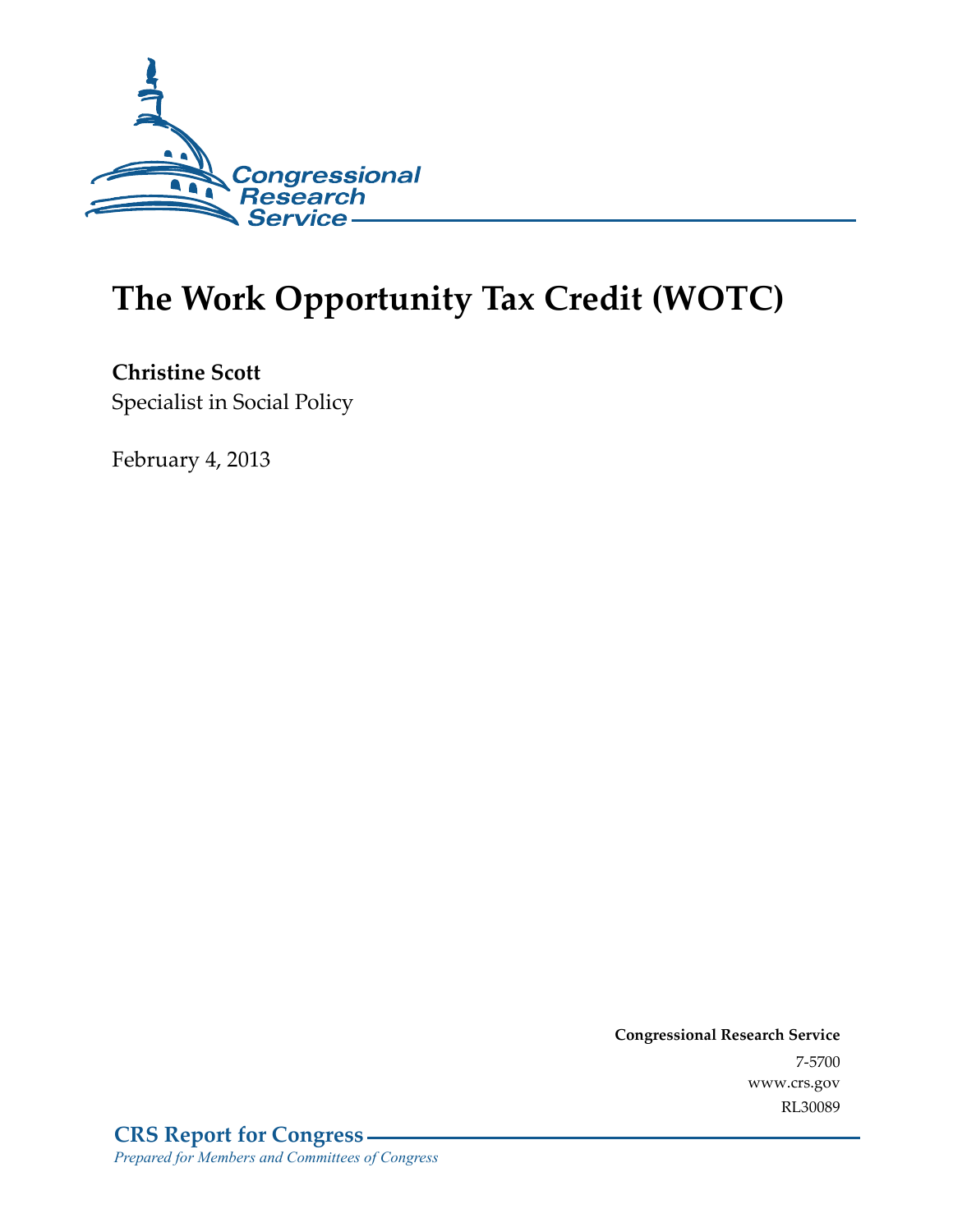## **Summary**

The Work Opportunity Tax Credit (WOTC) is meant to induce employers to hire members of families receiving benefits under the Temporary Assistance to Needy Families (TANF) program and other groups thought to experience employment problems regardless of general economic conditions (e.g., food stamp recipients and ex-felons). In 1997, Congress passed the Welfare-to-Work (WtW) tax credit to focus specifically on more disadvantaged TANF recipients. The  $109<sup>th</sup>$ Congress folded the WtW credit into a revised WOTC as part of the Tax Relief and Health Care Act of 2006.

Provisions to increase the minimum wage and to provide tax relief to small businesses were included in emergency supplemental appropriations during the  $110<sup>th</sup>$  Congress. The U.S. Troop Readiness, Veterans' Care, Katrina Recovery, and Iraq Accountability Act of 2007 (P.L. 110-28) extended the WOTC for three-and-one-half years through August 31, 2011. It also expanded the definition of WOTC-eligible veterans to persons entitled to compensation for service-connected disabilities (1) with a hiring date not more than one year after having been discharged or released from active duty in the Armed Forces or (2) having been unemployed for at least six months during the one-year period ending on the hiring date, and doubled (to \$12,000) the maximum wage against which the subsidy rate could be applied for this component of the veterans group. In addition, the law expanded the age range of high-risk youth to cover 18- to 39-year-olds and renames the WOTC-eligible group "designated community residents." The act also clarified the definition of vocational rehabilitation referrals, added "rural renewal county" to the places of residence for designated community residents, and allowed the WOTC and tip credit against the Alternative Minimum Tax.

In the  $111<sup>th</sup>$  Congress, the American Recovery and Reinvestment Act of 2009 (ARRA; P.L. 111-5) expanded the credit's targeted groups to cover unemployed veterans and disconnected youth who began working for an employer during 2009 or 2010. The Hiring Incentives to Restore Employment Act (HIRE; P.L. 111-147) provided payroll tax forgiveness to employers who hired certain unemployed individuals in 2010. Employers claiming the payroll tax forgiveness could not claim the WOTC for those wages associated with payroll tax forgiveness. The Tax Relief, Unemployment Insurance Reauthorization, and Job Creation Act of 2010 (P.L. 111-312) extended the WOTC through December 31, 2011.

In the  $112<sup>th</sup>$  Congress, P.L. 112-56 expanded the WOTC targeted group for veterans and provided a higher level of first-year wages for calculating WOTC for hiring certain veterans through December 31, 2012. Also in the  $112<sup>th</sup>$  Congress, the American Taxpayer Relief Act of 2012 (P.L. 112-240) extended the WOTC for all eligible groups through December 31, 2013.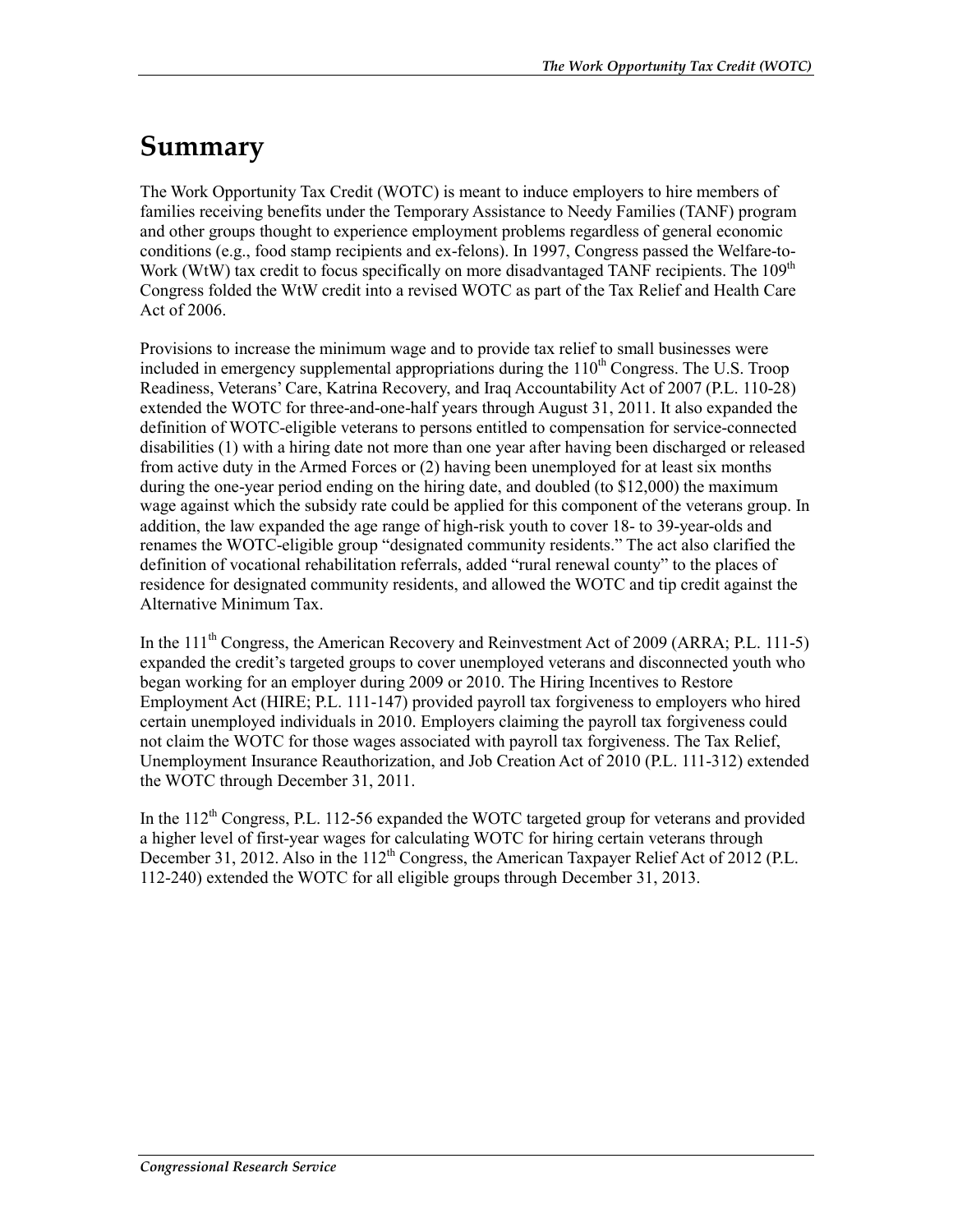## **Contents**

| Incorporating the WtW Credit into the WOTC After Another Long Lapse 16                   |
|------------------------------------------------------------------------------------------|
|                                                                                          |
|                                                                                          |
| 112 <sup>th</sup> Congress: Expansion of Veterans Targeted Group and Credit Extension 19 |
|                                                                                          |

### **Tables**

|  |  |  |  |  |  | Table 1. WOTC Certifications Issued by Target Group, FY2008-FY2012  11 |  |
|--|--|--|--|--|--|------------------------------------------------------------------------|--|
|--|--|--|--|--|--|------------------------------------------------------------------------|--|

### **Contacts**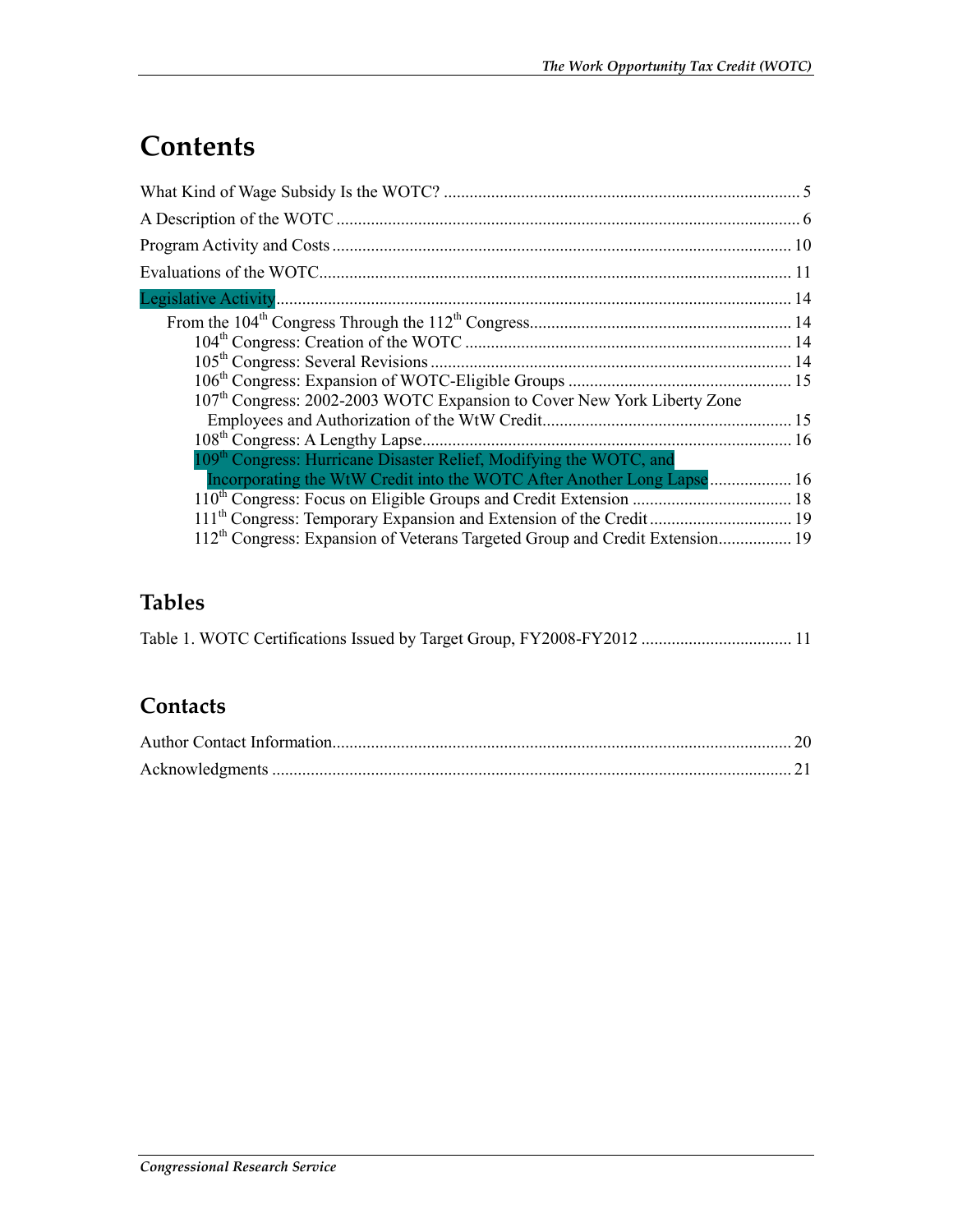ery few provisions in the Internal Revenue Code focus directly on employing individuals. Two temporary income tax credits—the Work Opportunity Tax Credit (WOTC) and the Welfare-to-Work (WtW) tax credit—were initiated in the mid-1990s to encourage for-**For the profit employing individuals.** Two temporary income tax credits—the Work Opportunity Tax Credit (WOTC) and the Welfare-to-Work (WtW) tax credit—were initiated in the mid-1990s to encourage for-profit employers to good and bad economic times. About a decade later, the 109<sup>th</sup> Congress incorporated the WtW credit into the WOTC; the  $110<sup>th</sup>$  Congress made additional changes to the WOTC that it extended through August 31, 2011; and the  $11<sup>th</sup>$  Congress extended the WOTC through December 31, 2011. In the  $112^{th}$  Congress, P.L. 112-56 expanded the targeted group for veterans and extended the expiration of WOTC for veterans to December 31, 2012. Also in the  $112<sup>th</sup>$  Congress, the American Taxpayer Relief Act of 2012 (P.L. 112-240) extended the WOTC for all eligible groups through December 31, 2013.

This report contains a description of the WOTC and closes with a legislative history of the WOTC.

## **What Kind of Wage Subsidy Is the WOTC?**

The WOTC is a *selective* or *categorical* hiring subsidy; that is, it attempts to steer employers toward hiring members of prescribed groups from whom they would otherwise have shied away. By its very nature, a selective subsidy favors individuals from the designated population over other jobseekers. And more generally, as an employment subsidy, it favors labor-intensive over capital-intensive enterprises.

Selective employment programs often focus on workers believed to have relatively low skill levels. Because low productivity makes them less attractive to employers than other labor force participants, the groups have comparatively high unemployment rates and low wages regardless of aggregate economic conditions. A subsidy—in the instant case, a tax expenditure rather than a direct (appropriated) expenditure—lessens the productivity gap between target group members and other workers. It thus is intended to make businesses more willing than they otherwise would have been to hire from the designated population(s).

The WOTC is *not* an incremental subsidy. Because employers do not have to create new jobs (i.e., increase the size of their workforces) in order to get the credit, the program's design does not benefit faster- over slower-growing firms. It does, however, favor companies that normally experience rapid labor turnover or companies that are willing to fire ineligible employees and replace them with eligible workers.<sup>1</sup> At the time the WtW credit was being considered, some Members expressed concern about the chance for displacement of the working poor in light of contemporaneous efforts to move large numbers of welfare recipients into jobs. ${}^{2}$  The results of a report the General Accounting Office, now called the Government Accountability Office (GAO), issued in 2001 suggested that the likelihood of employers engaging in churning<sup>3</sup> or displacement to maximize receipt of the WOTC is low.<sup>4</sup>

<sup>&</sup>lt;sup>1</sup> The willingness of companies to fire ineligible employees and replace them with eligible job applicants is likely to be influenced by labor market conditions or by hiring and training costs.

<sup>2</sup> Robert Pear, "Clinton Will Seek Tax Break to Ease Path Off Welfare," *New York Times*, January 28, 1997, p. A1.

<sup>&</sup>lt;sup>3</sup> "Churning" refers to hiring eligible group members and then firing them when they no longer are eligible (e.g., their salary has reached the WOTC's \$6,000 earnings limit).

<sup>4</sup> U.S. General Accounting Office, *Work Opportunity Credit: Employers Do Not Appear to Dismiss Employees to*  (continued...)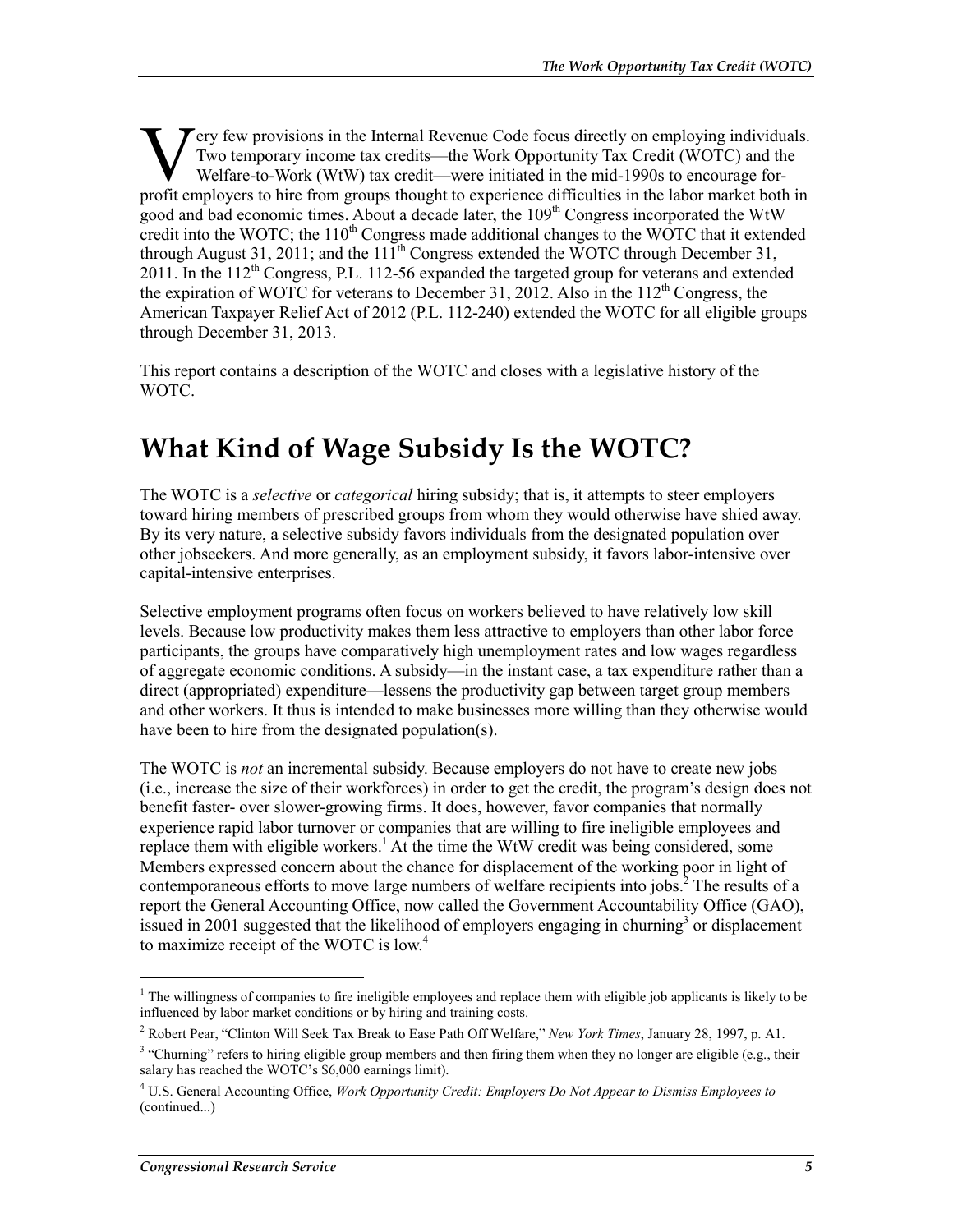Some members of the public policy community also were mindful of the experience with a similar program in effect from 1978 to 1994, the Targeted Jobs Tax Credit (TJTC). The TJTC was criticized for the extent of windfall gains: The credit was not a factor in the hiring decisions of most employers who claimed it, in part because they normally hired persons like those in the eligible groups (i.e., low-skilled, low-wage workers); thus, taxpayers appear to have largely subsidized firms for doing what they would have done in the absence of the program. TJTC also was criticized for the degree of assistance it provided individuals for whom the credit was claimed: The hope was that through work experience and on-the-job training received while in subsidized positions the workers would be better able to subsequently obtain unsubsidized, higher-paying jobs; however, the short tenure of many TJTC hires made it unlikely that subsidized employment much improved their future job prospects.

The WOTC was designed to try to mitigate these criticisms. Some target groups were reformulated with the intention of focusing more narrowly on those who truly need a credit for firms to risk hiring them. The certification process was modified toward the same end, that is, to minimize windfall profits. In addition, the minimum period a target group member must remain on the payroll in order for an employer to claim a credit was longer than the 120 hours or 90 days requirement under the TJTC to enable eligible hires to get the kind of work experience that would improve their long-term job opportunities. However, some analysts were skeptical that these program changes would prove effective at remedying the problems.<sup>5</sup> Since the WOTC's inception, however, changes have been made that make it more closely resemble the TJTC (e.g., the retention period was reduced from 400 hours or 180 days to 120 hours).

## **A Description of the WOTC**

For-profit employers are entitled to a credit against their federal income tax liabilities for hiring members of the following eligible groups after May 25, 2007 (the date of enactment of H.R. 2206, the U.S. Troop Readiness, Veterans' Care, Katrina Recovery, and Iraq Accountability Act of 2007, P.L. 110-28):

- members of families receiving benefits under the Temporary Assistance to Needy Families (TANF) program for any nine months during the 18-month period ending on the hiring date; $<sup>6</sup>$ </sup>
- qualified veterans who are (1) members of families receiving benefits under a food stamp program under the Food Stamp Act of 1977 for at least a three-month period during the 12-month period ending on the hiring date or (2) entitled to compensation for a service-connected disability and (a) having a hiring date that is not more than one year after having been discharged or released from active

<sup>(...</sup>continued)

*Increase Tax Credits*, GAO-01-329, March 2001. (Hereafter cited as GAO, *Work Opportunity Credit*.)

<sup>5</sup> U.S. Congress, Joint Economic Committee, *The Welfare-to-Work Tax Credit*, March 1997. (Hereafter cited as Joint Economic Committee, *The Welfare-to-Work Tax Credit*.)

 $6$  The group's definition was altered by the Taxpayer Relief Act of 1997 (P.L. 105-34). Previously, group members had to have been receiving benefits for nine consecutive months. Note: Members of families are only those persons taken into account when determining eligibility for the TANF program (i.e., those specifically listed on the grant).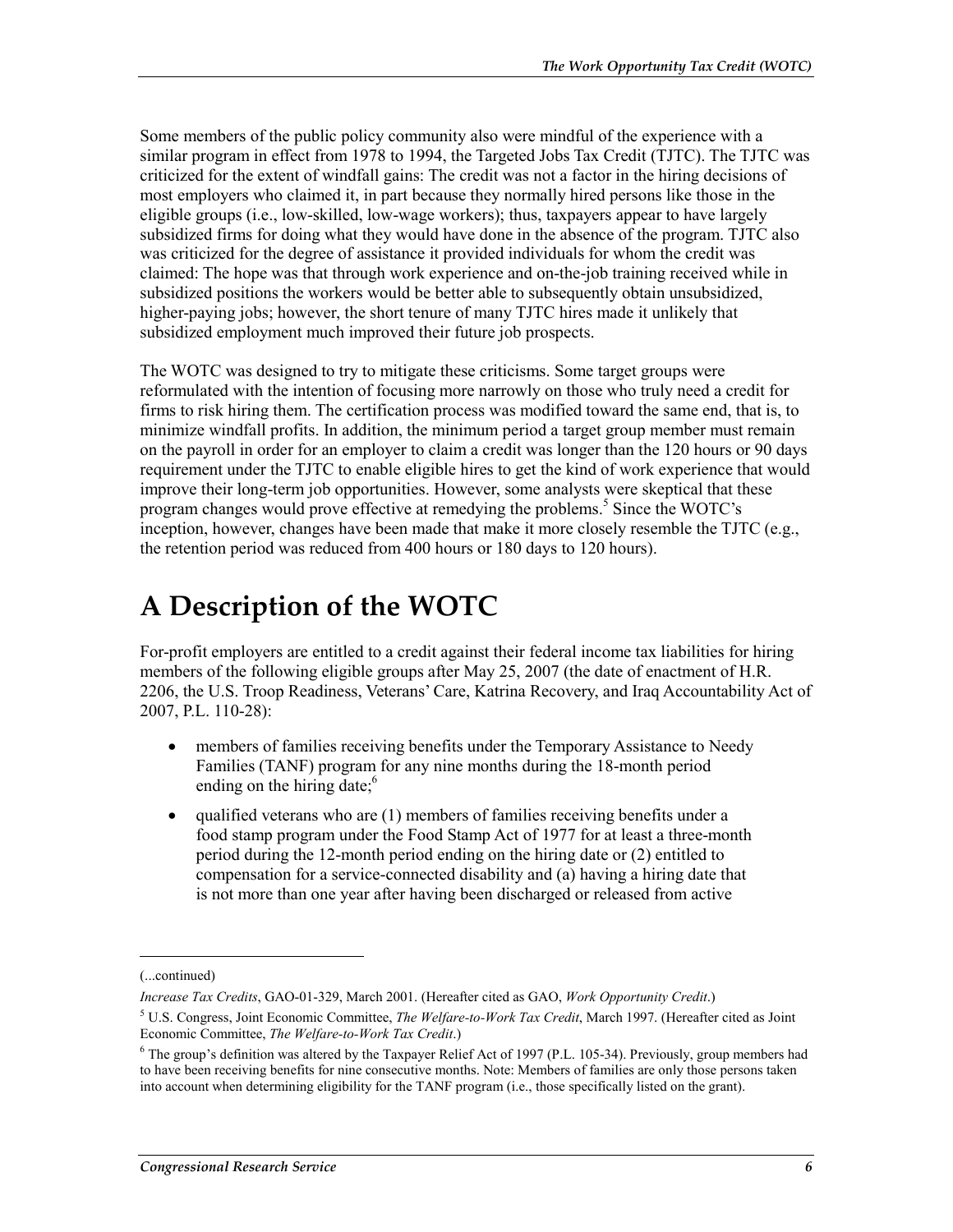duty in the Armed Forces or (b) having aggregate periods of unemployment of at least six months during the one-year period ending on the hiring date;

- 18- to 39-year-olds who are members of families receiving food stamp benefits for the six-month period ending on the hiring date, or receiving benefits for at least three months of the five-month period ending on the hiring date in the case of able-bodied adults without dependents who cease to be eligible for assistance under the work requirement at Section  $6(0)$  of the Food Stamp Act of 1977;<sup>8</sup>
- designated community residents (formerly high-risk youth), defined as 18- to 39 year-olds whose principal place of abode is an empowerment zone (EZ), an enterprise community (EC), a renewal community (RC), or a rural renewal county  $(RRC)$ :<sup>9</sup>
- summer youth (i.e., 16- to 17-year-olds hired for any 90-day period between May 1 and September 15 whose principal place of abode is an EZ, EC, or RC);
- ex-felons with hiring dates within one year of the last date of conviction or release from prison; $10$
- vocational rehabilitation referrals (i.e., individuals with physical or mental disabilities that result in substantial handicaps to employment who have been referred to employers upon, or at any time after, completing or while receiving rehabilitative services pursuant to an individualized written plan for employment under a state plan for vocational rehabilitative services approved under the Rehabilitation Act of 1973, a vocational rehabilitation program for veterans carried out under Chapter 31 of Title 38, U.S. Code, or an individual work plan developed and implemented by an employment network pursuant to subsection (g) of Section 1148 of the Social Security Act with respect to which the requirements of such subsection are met); $^{11}$  and
- Supplemental Security Income (SSI) recipients who have received benefits under Title XVI of the Social Security Act for any month ending within the 60-day period ending on the hiring date.

The American Recovery and Reinvestment Act of 2009 (P.L. 111-5) extended the WOTC to cover two additional groups whose members are hired during 2009 or 2010:

<sup>&</sup>lt;sup>7</sup> For veterans hired after May 25, 2007, P.L. 110-28 extended the group's definition to (2). Note: Members of families are those persons taken into account when determining eligibility for a food stamp program under the Food Stamp Act of 1977.

<sup>&</sup>lt;sup>8</sup> The Tax Relief and Health Care Act of 2006 (P.L. 109-432) expanded the group's definition from 18 to 24 year olds to 18 to 39 year olds hired on or after January 1, 2007.

<sup>&</sup>lt;sup>9</sup> The group's name was changed by P.L. 110-28 and expanded to include 18 to 39 year olds hired after May 25, 2007. The act also adds residents of a rural renewal county, which is defined as any county outside a metropolitan statistical area that during the five-year periods 1990 to 1994 and 1995 to 1999 had a net population loss.

<sup>&</sup>lt;sup>10</sup> P.L. 109-432 eliminated the requirement that group members be "economically disadvantaged" for persons hired on or after January 1, 2007. Economically disadvantaged was defined as having an annualized family income of 70% or less of the lower living standard income level (LLSIL). After the U.S. Bureau of Labor Statistics eliminated the LLSIL along with other living standards levels many years ago, the Employment and Training Administration updated the LLSIL annually by applying an inflation factor.

 $11$  P.L. 110-28 clarified the group's definition by adding the language concerning employment networks.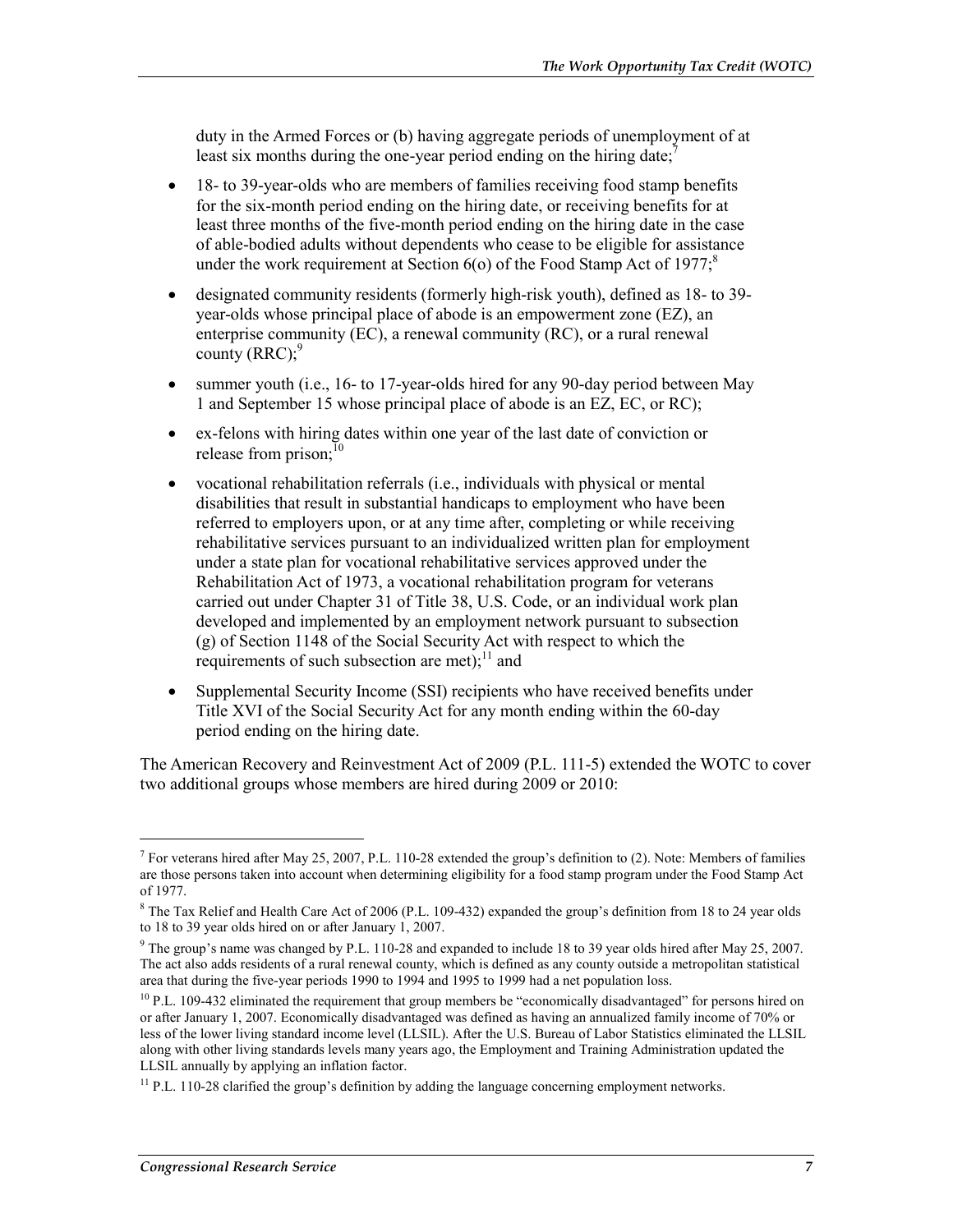- Unemployed veterans are persons discharged or released from active duty in the Armed Forces within five years of their hiring date and having received unemployment compensation for not less than four weeks during the one-year period ending on the hiring date.
- Disconnected youth are 16- to 24-year olds who are not regularly attending school during the six-month period preceding the hiring date, not regularly employed within the same time frame, and not readily employable because they lack a sufficient number of skills.

For eligible hires (except eligible veterans entitled to compensation for a service-connected disability and summer youth) who remain on a firm's payroll at least 400 hours, an employer can claim an income tax credit of 40% of the first \$6,000 in wages paid during the worker's first year of employment. For eligible hires (except eligible veterans entitled to compensation for a serviceconnected disability and summer youth) who remain employed from 120 hours to 399 hours, the subsidy rate is 25%. Thus, the minimum employment period under the WOTC is 120 hours.

For eligible members of the veterans group who receive compensation for service-connected disabilities, the maximum wage to which the subsidy rates can be applied is the first \$12,000 earned. For summer youth hires, the maximum wage is the first \$3,000 earned in any 90-day period between May 1 and September 15.

For long-term family assistance recipients hired after January 1, 2007,

- employers can claim a credit equal to 25% of the first \$10,000 earned during the first year of employment if individuals are retained between 120 and 399 hours;
- employers can claim a credit equal to 40% of the first \$10,000 earned during the first year of employment if individuals are retained at least 400 hours;
- employers can claim a credit of 50% of the first \$10,000 earned for retaining long-term family assistance recipients during a second year; and
- qualified wages are cash wages.

A long-term family assistance recipient is a member of a family who has received TANF benefits for at least the 18-month period ending on the hiring date; who has received benefits for a total of 18 months beginning after the credit's enactment (August 5, 1997) and who has a hiring date that is not more than two years after the end of the earliest such period; or who no longer is eligible for assistance after August 5, 1997, because of any federal- or state-imposed time limit and that has a hiring date that is not more than two years after the date of benefit cessation.

P.L. 112-56 expanded the targeted group for qualified veterans and changed the amount of firstyear wages that can be claimed for the WOTC, such that

- for veterans who are members of a family receiving SNAP benefits for at least three months in the year prior to being hired, the maximum wages for the credit would be \$6,000;
- for veterans who have been unemployed for an aggregate of at least four weeks, but less than six months, in the year prior to being hired, the maximum wages for the credit would be \$6,000;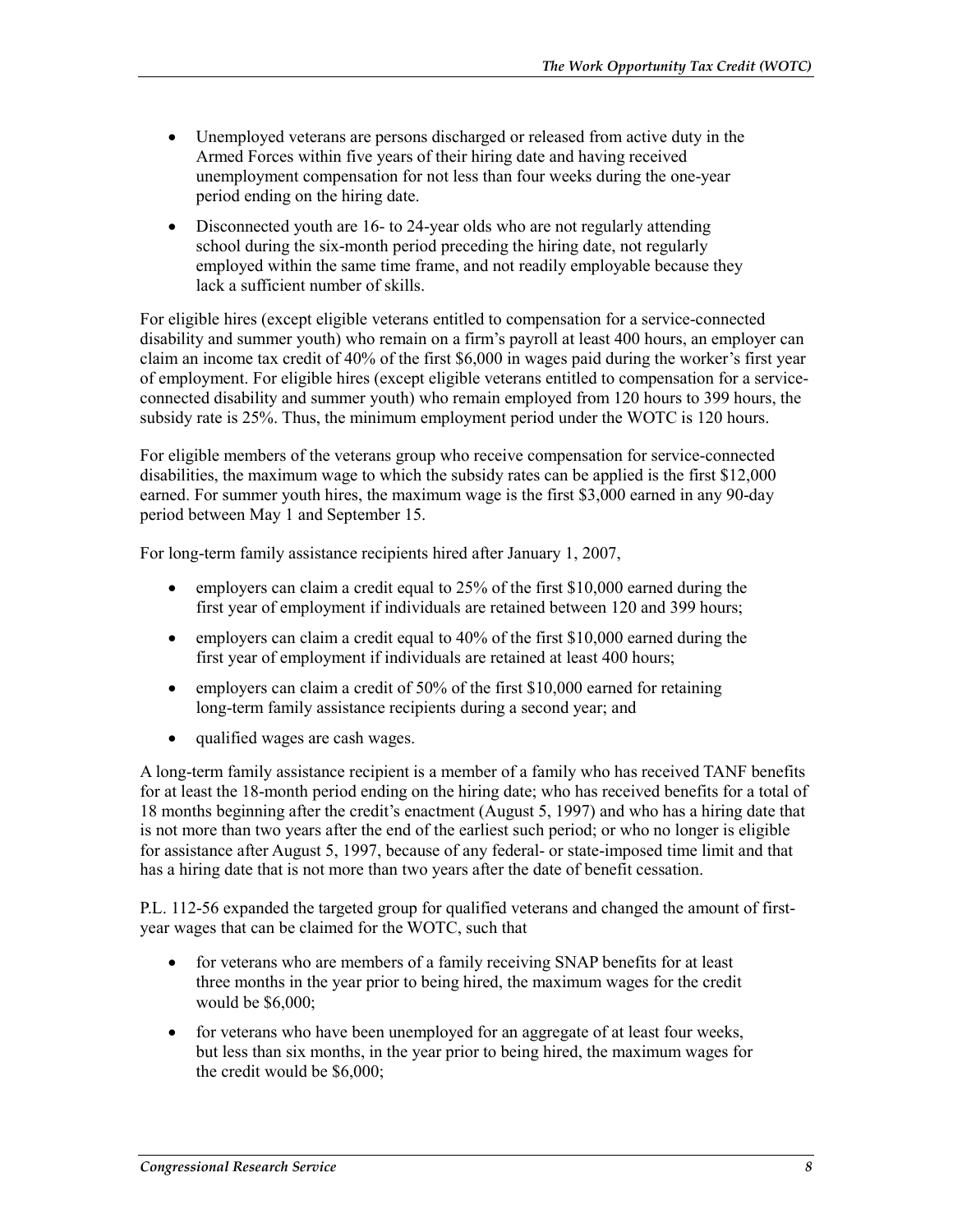- for veterans eligible for disability compensation from the VA and within one year of discharge or release from active military duty when hired, the maximum wages for the credit would be \$12,000;
- for veterans who have been unemployed for an aggregate of at six months or more in the year prior to being hired, the maximum wages for the credit would be \$14,000; and
- for veterans who are eligible for disability compensation from the VA and have been unemployed for an aggregate of six months or more in the year prior to being hired, the maximum wages for the credit would be \$24,000.

For certain non-profit employers, the WOTC is refundable for hiring veterans. The refundable credit would be the lesser of the calculated WOTC for hiring veterans who qualify for the WOTC based on unemployment or the payroll taxes paid by the non-profit. Non-profit employers eligible for the refundable credit would be  $501(c)$  organizations that are tax-exempt under Section  $501(a)$ of the Internal Revenue Code.

P.L. 112-56 also extended the WOTC for qualified veterans to U.S. possessions with a tax system that mirrors the U.S. tax system, with the Secretary of the Treasury paying to the possession the amount lost to the possession in taxes because of the expansion of the WOTC for qualified veterans.

P.L. 112-56 extended the expiration date of WOTC for veterans to December 31, 2012. The American Taxpayer Relief Act of 2012 (AFTRA; P.L. 112-240) extended the expiration of WOTC for all eligible groups to December 31, 2013.

The actual value of the WOTC to the employer could be less than \$1,500-\$2,400 per typical eligible worker depending on the firm's tax bracket.<sup>12</sup> The tax deduction a business can take for wages and salaries must be reduced by the amount of the credit. The credit cannot exceed 90% of a company's annual income tax liability. But, if after certain other nonrefundable credits have been taken, 90% of an employer's remaining income tax liability for the current year is less than the amount of the WOTC, the excess can be carried back one year and forward 20 years. In addition, for credits determined in tax years beginning after December 31, 2006, the WOTC and the credit for taxes paid with respect to employee cash tips are allowed against the Alternative Minimum Tax (AMT).

State Employment Security (ES) agencies, in cooperation with participating agencies.<sup>13</sup> are charged with certifying whether newly hired workers belong to the prescribed groups. If a request for certification is rejected, the state ES agency must provide a written explanation of its decision to the employer.

The eligibility determination process can follow one of two paths described below, but the second route is thought to be followed more often than the first.

 $12$  The credit maximums are \$3,000-\$4,800 per a veteran eligible by virtue of receiving compensation for a serviceconnected disability and \$750-\$1,200 per summer youth hire.

<sup>&</sup>lt;sup>13</sup> Participating agencies (e.g., one-stop career centers, job corps centers, vocational rehabilitation agencies, local welfare agencies, veterans' affairs offices, and food stamp program agencies) determine the economic eligibility of most group members. State ES agencies determine the economic eligibility of ex-felons.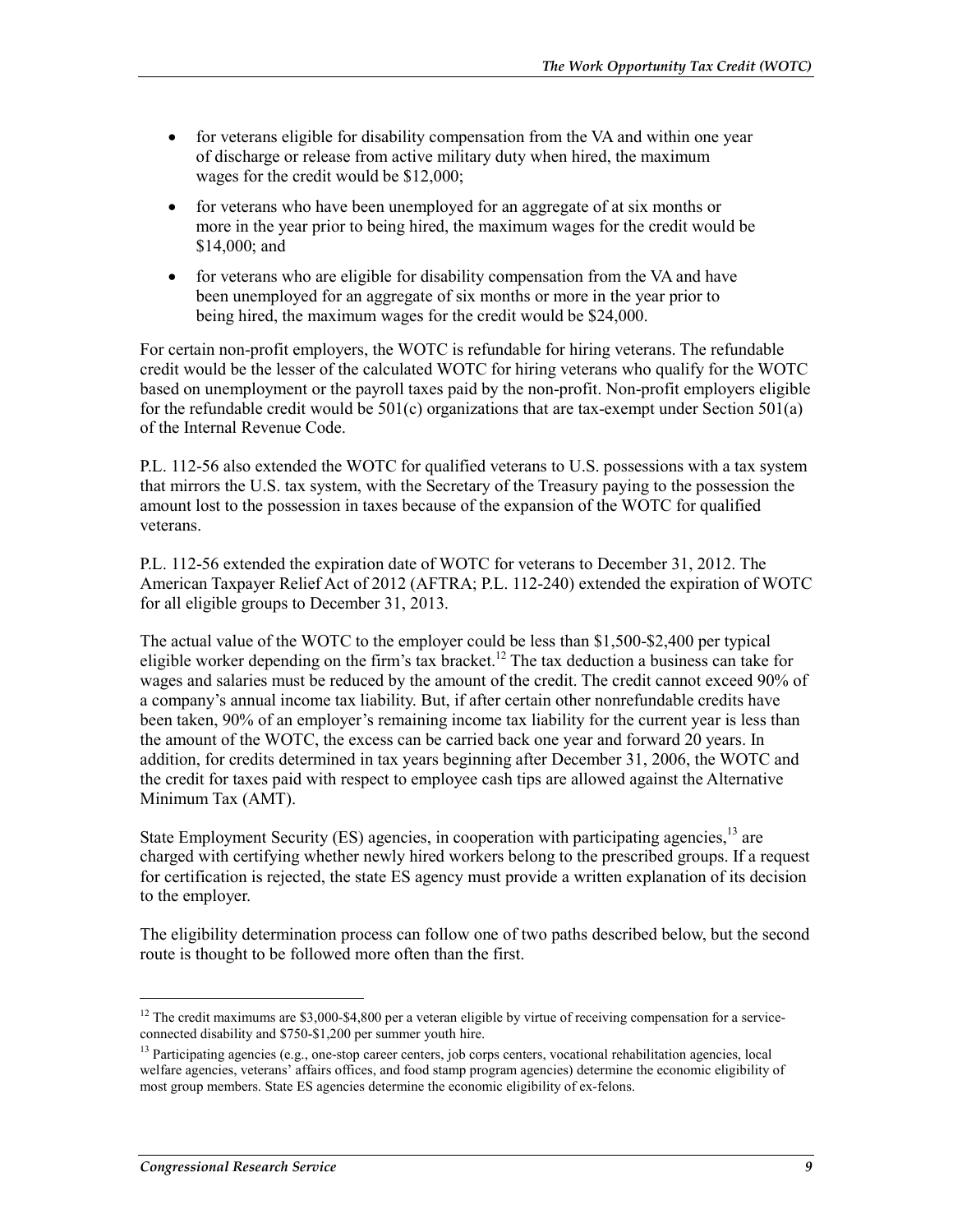- 1. An eligible group member obtains a conditional certification (ETA Form 9062) from a participating agency. The jobseeker then uses it to market himself or herself to an employer.<sup>14</sup> The employer completes a pre-screening/certification request (IRS Form 8850) by the date a job offer is made and mails it to the state's WOTC coordinator within 28 days after the new hire starts working. The employer must also fill-in and submit to the ES the bottom of the ETA form.
- 2. An employer completes IRS Form 8850 by the date a job offer is made to an applicant believed to belong to the WOTC population. The IRS form must be mailed to the state's WOTC coordinator within 28 days after the new hire starts working.<sup>15</sup> The employer can fill-in individual characteristics information (ETA) Form 9061) either during or after the selection process for submission to the ES.

"Employer representatives" are permitted to help firms screen job applicants for credit eligibility and complete required paperwork. These management assistance or services companies arose after enactment of the TJTC to inform the business community of the program and perform credit-related administration for firms. As was the case with the TJTC,<sup>16</sup> these consultants play a considerable role not only in securing WOTC certifications for large firms that hire many eligible persons, but also in lobbying for reauthorization and modification of the credit.<sup>17</sup>

## **Program Activity and Costs**

The U.S. Employment Service in the Employment and Training Administration (ETA) collects figures on the number of certifications issued to employers. *The number of certifications could*  well be more than the number of employees for whom employers claim credits because not all *eligible hires fulfill the retention requirement*. The government does not collect statistics on the number of individuals for whom the credits actually are claimed. It would be difficult to reconcile the number of certifications and the number of credits claimed *in a given year* because companies that receive a certification for an eligible individual hired late in one year may not claim a credit for them until the following year, when the retention requirement has been met. In addition, credits claimed for persons certified in one year may be applied against income tax liabilities in past or future years.

As shown in **Table 1**, in FY2012, there were 892,314 WOTC certifications of employees, with SNAP recipients being the largest group (602,540, or 67.5% of the total).

<sup>&</sup>lt;sup>14</sup> Limited evidence suggests that advertising oneself as a member of a subsidized group could actually reduce one's chance of getting a job. Gary Burtless, "Are Targeted Wage Subsidies Harmful? Evidence from a Wage Voucher Experiment," *Industrial and Labor Relations Review*, vol. 39, no. 1, October 1985.

<sup>&</sup>lt;sup>15</sup> Before January 1, 2007, employers had 21 days to mail IRS Form 8850 to their state's WOTC coordinator.

<sup>16</sup> Christopher Howard, *The Hidden Welfare State: Tax Expenditures and Social Policy in the United States* (Princeton, NJ: Princeton University Press, 1997), pp. 164-165, 171-172.

<sup>17</sup> Ben Wildavsky, "Taxation: Taking Credit," *National Journal*, March 29, 1997. (Hereafter cited as Wildavsky, *Taxation: Taking Credit*.)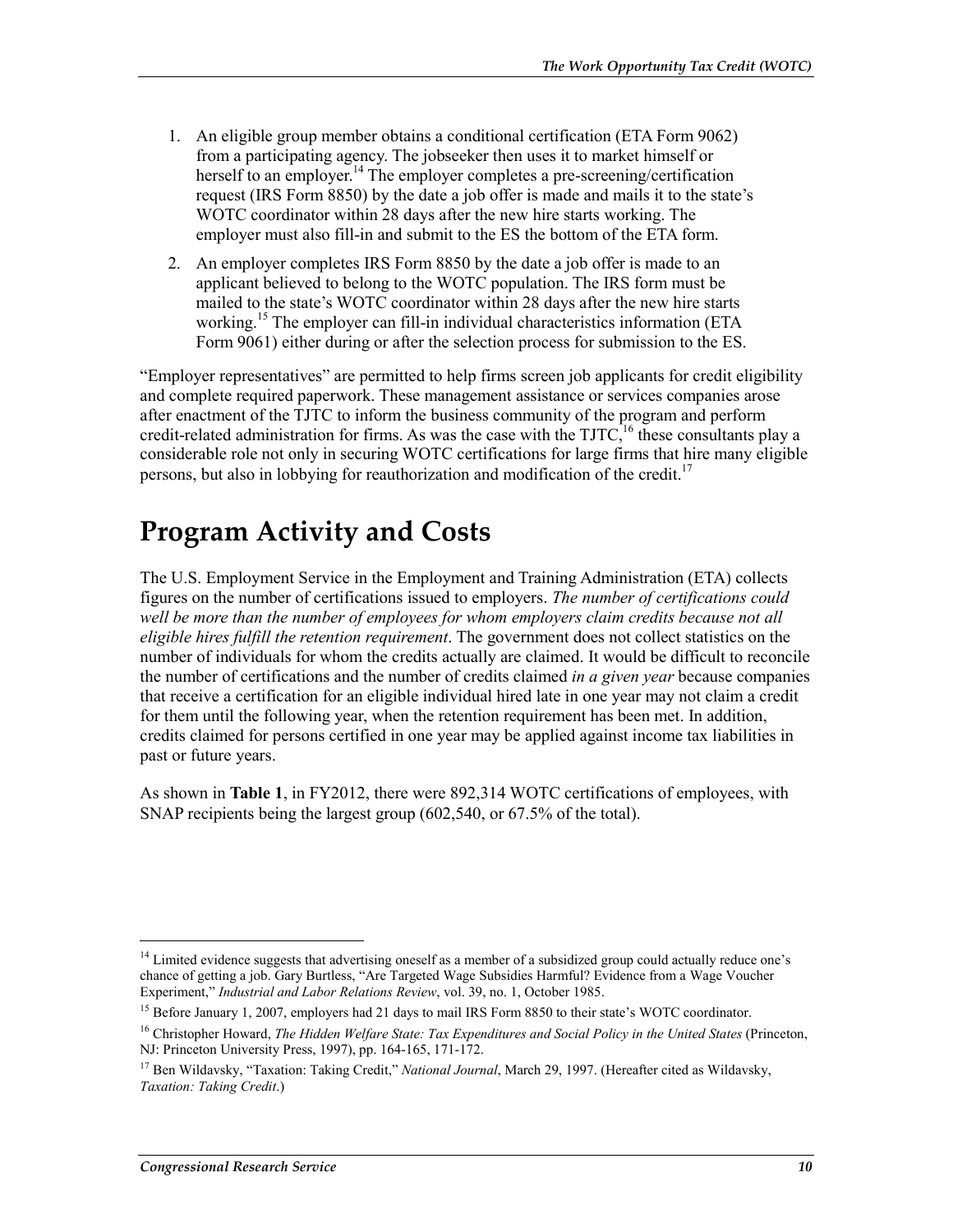|                                                    | <b>FY2008</b> | <b>FY2009</b> | <b>FY2010</b> | <b>FY2011</b> | <b>FY2012</b> |
|----------------------------------------------------|---------------|---------------|---------------|---------------|---------------|
| <b>Short Term TANF Recipients</b>                  | 93,673        | 67,985        | 51,221        | 53,455        | 45,824        |
| Long Term TANF Recipients                          | 24,207        | 17,502        | 65,447        | 79,365        | 71,407        |
| Veteran SNAP Recipients                            | 9,132         | 9,385         | 9,044         | 11,228        | 15,183        |
| <b>Disabled Veterans</b>                           |               | 190           | 2,452         | 3,367         | 6,642         |
| <b>VOW Act Unemployed</b><br>Veterans <sup>a</sup> |               |               |               |               | 11,536        |
| <b>SNAP Recipients</b>                             | 405,242       | 518,208       | 499,927       | 684,612       | 602,540       |
| <b>Ticket Holders</b>                              |               | 719           | 649           | 986           | 584           |
| <b>Designated Community</b><br><b>Residents</b>    | 72,651        | 22,837        | 65,495        | 60,631        | 50,589        |
| Summer Youth                                       | 2,517         | 2,422         | 2,957         | 608           | 384           |
| Ex-Felons                                          | 43,444        | 43,703        | 36,479        | 34,731        | 22,063        |
| <b>Vocational Rehabilitation</b><br>Referral       | 17,242        | 16,380        | 16,213        | 14,776        | 12,891        |
| <b>SSI Recipients</b>                              | 24,313        | 19,542        | 12,701        | 12,458        | 10,981        |
| ARRA Unemployed Veteransb                          |               | 55            | 1,560         | 3,117         | 1,154         |
| ARRA Disconnected Youth <sup>b</sup>               |               | 886           | 150,346       | 201,189       | 40,536        |
| <b>Total Certifications Issued</b>                 | 692,421       | 719.814       | 914,491       | 1,160,523     | 892,314       |

**Table 1. WOTC Certifications Issued by Target Group, FY2008-FY2012** 

**Source:** Table prepared by the Congressional Research Service using data from the Department of Labor.

- a. Added by P.L. 112-56.
- b. Added by P.L. 111-5. Expired on December 31, 2010.

Most of the cost to the government from tax credits is in the form of revenue forgone rather than appropriated funds.<sup>18</sup> Data publicly available from the Internal Revenue Service (IRS) show that for tax year 2008 (the latest year available), corporations claimed \$996.1 million in current year WOTC as part of the general business credit.<sup>19</sup> However, this does not reflect WOTC claimed on individual tax returns by sole-proprietors or pass-thru entities (such as partnerships), or carryover of WOTC from other tax years.

### **Evaluations of the WOTC**

Studies of federal employment tax credits have been limited in purpose or scale. Shortly after the State Employment Security Agencies (SESA) began implementing the WOTC in late 1996, the United States Department of Labor (DOL) contracted for an evaluation of its administrative process. Among other things brought out in the August 1997 study, state WOTC coordinators recommended that the paperwork burden on employers be reduced and Form 8850 be made less confusing so that small employers particularly and all for-profit employers generally would be more inclined to participate. $20$ 

<sup>&</sup>lt;sup>18</sup> Spending for ES administration of the two programs generally has been less than \$20 million per fiscal year.

<sup>19</sup> Internal Revenue Service, *Corporation Complete Report*, Table 21, available at http://www.irs.gov/pub/irs-soi/ 08coccr.pdf.

<sup>20</sup> Westat, *Process Evaluation of the WOTC Program* (DOL, Employment and Training Administration, Office of Strategic Planning and Policy Development, August 1997).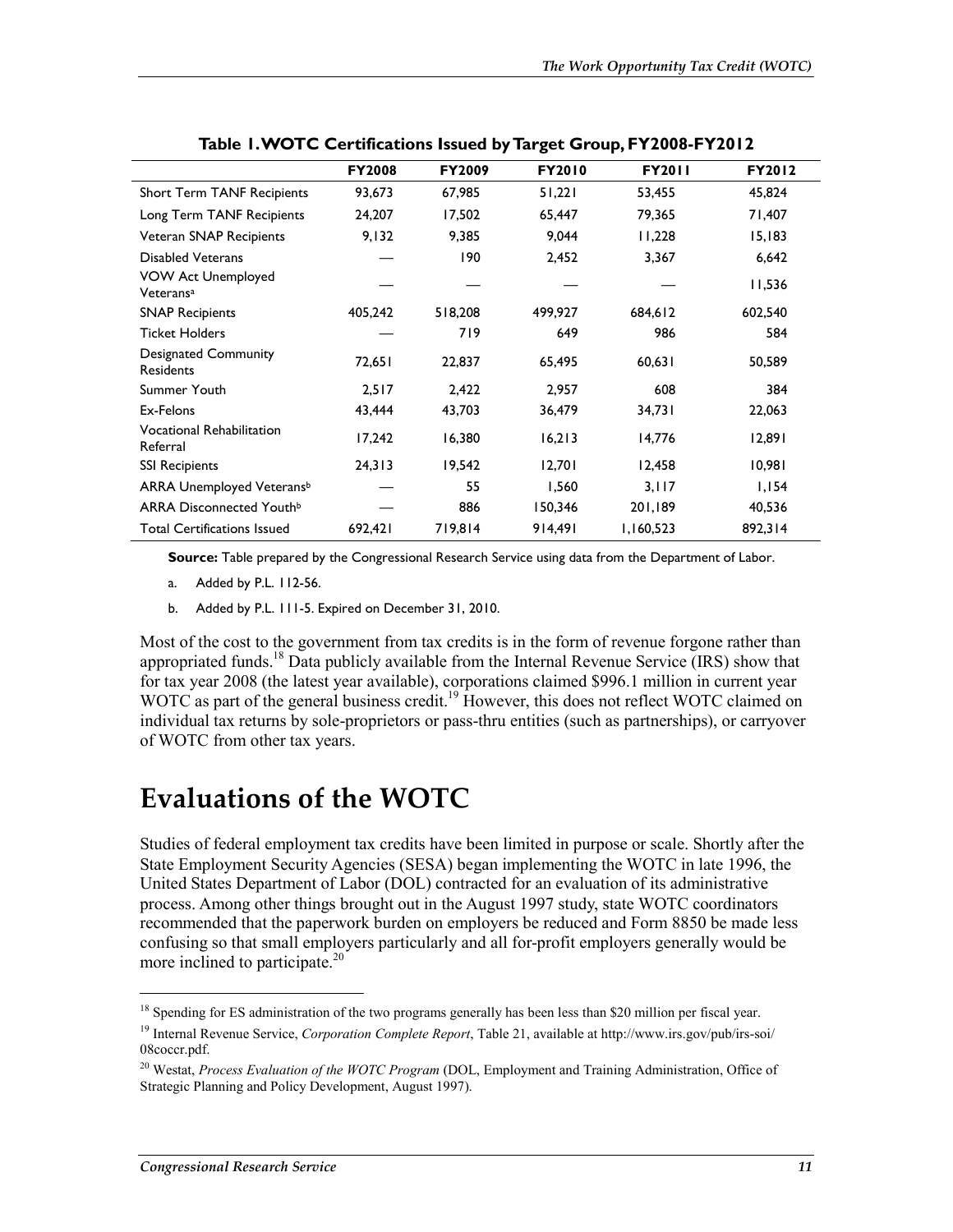In March 2001, the General Accounting Office (GAO) surveyed a sample of employers who used the WOTC program in two states with high certification levels, namely, California and Texas. The study's chief goal was to ascertain whether employers fired workers who never were eligible for the WOTC or who no longer were eligible for the WOTC in order to maximize credit receipt. The GAO concluded that—while it could not definitely determine the extent of displacement and churning, respectively, across all employers who participate in the program—the sample data suggest that employers do not view the practices as cost-effective and therefore presumably would not engage in them much, if at all. GAO's estimate that the WOTC offsets less than onehalf of the cost of recruiting, hiring and training credit-eligible workers, on average, supports the employers' belief that the practices are not cost-effective. Regarding churning, specifically, certified workers in the two states were found to be no more frequently terminated when their earnings totaled about \$6,000 (the credit-maximizing level).<sup>21</sup>

A study of employment tax credits that was undertaken for the DOL also was released in March 2001. Interviews of 16 establishments that had used the credits were conducted in five states (California, Georgia, Maryland, Missouri, and Wisconsin). As in the case of the GAO study, the authors emphasized that their findings cannot be extrapolated to all other user firms. Among the report's results:

- "the tax credits play little or no role in [the 16 employers'] recruitment policies," suggesting that employers would have hired members of the target groups even if the programs were not available;
- as credit-eligible hires' job performance, work readiness, attendance and punctuality were like those of ineligible employees in similar positions, most of the interviewed employers thought there was no need for special training or counseling programs;
- the target-group members who were hired exhibited the high rates of turnover typical of low-wage workers, $2^2$  which meant that the interviewed employers were able to claim the maximum credit for relatively few eligible hires; and
- the 16 employers gave the programs a positive assessment, although they offered some suggestions for improvement having to do with program administration (e.g., consolidate and streamline the forms), program design (e.g., broaden targetgroup eligibility criteria)<sup>23</sup> and promotion of the program (e.g., increase use of conditional certifications). $24$

The report's authors recommended among other things that a study with a larger, representative sample of employers be conducted, as "these observations do raise a question about the extent to which the tax credit is serving the purpose for which it is intended—to serve as an economic incentive to encourage employers to hire individuals from specified target groups whom they would not have hired in the absence of the credit."<sup>25</sup>

<sup>21</sup> GAO, *Work Opportunity Credit*.

 $^{22}$  WOTC/WtW hires generally were paid the same entry-level wages as other hires, which largely ranged between \$5.15 and \$8.00 an hour.

<sup>&</sup>lt;sup>23</sup> These two recommendations echo those made in the 1997 process evaluation.

<sup>&</sup>lt;sup>24</sup> See the section on Program Administration (*supra*) for the definition of a conditional certification and why it may be little used.

<sup>25</sup> Westat and Decision Information Resources, Inc., *Employers' Use and Assessment of the WOTC and Welfare-to-* (continued...)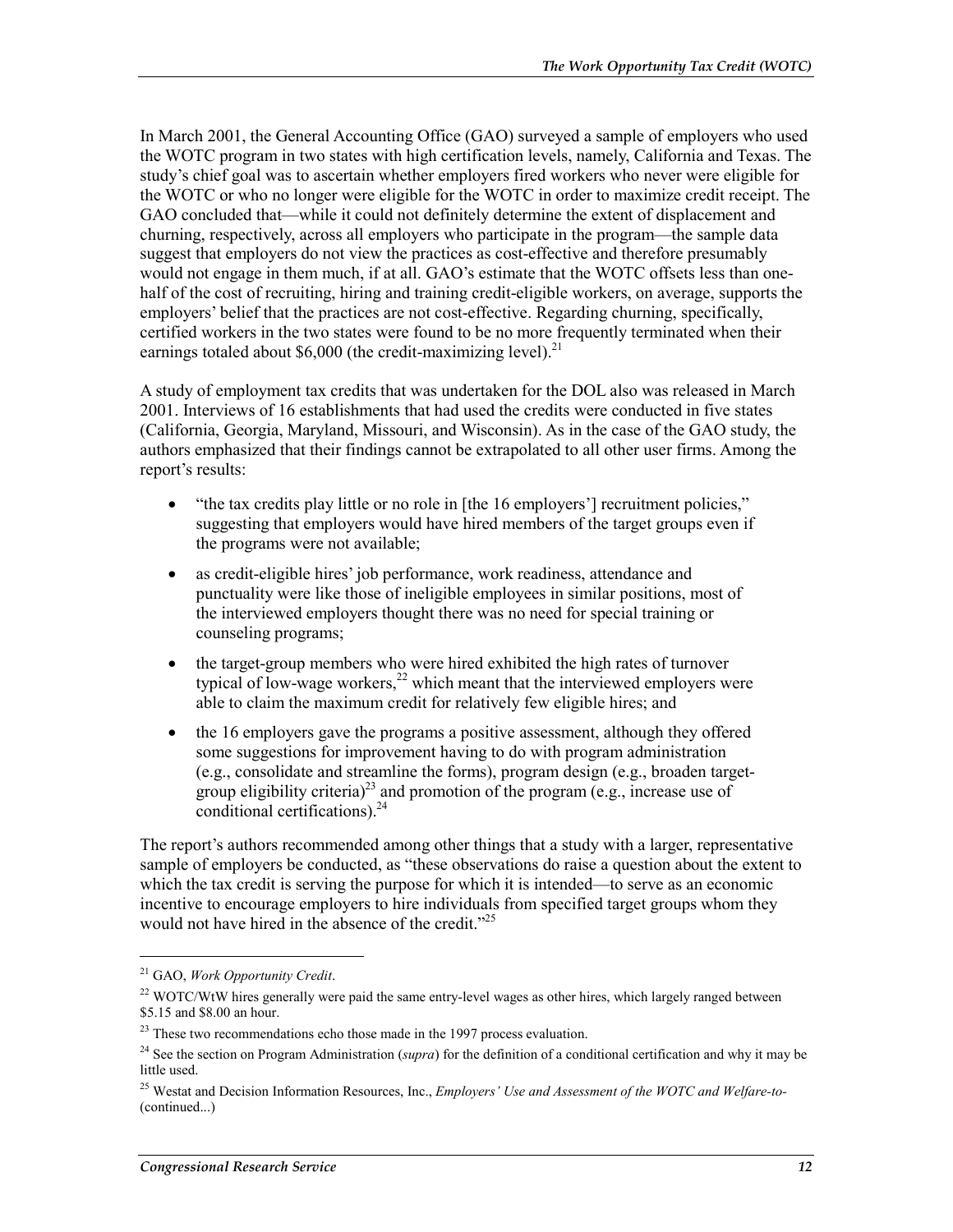An October 2002 analysis of participation rates for the WOTC's two largest eligible groups— TANF recipients and food stamp youth—estimated that relatively few eligible new hires have the credit claimed for them. In 1999, employers were estimated to have claimed the WOTC for less than one-third of newly employed persons from the TANF group and for less than one-fifth of newly employed persons from the food stamp youth group. Participation rates did increase considerably between 1997 and 1999; however, this was due not just to an increase in creditclaiming, but also to a substantial decrease in the size of the eligible populations during implementation of welfare reform. The author suggested various reasons for the low participation rates, including that the fairly short job tenure of the credit-eligible population (like that of other low-wage individuals) translates into a small tax credit value per WOTC-eligible hire. In other words, "Employers may be discouraged by the low returns to WOTC/WtW participation for those workers whose employment ends before the 40 percent credit is reached [i.e., before the individual has worked 400 hours or more]."26

In a December 2002 report, the GAO attempted to examine specifically the few tax incentives available for hiring, retaining, and accommodating workers with disabilities. Persons with disabilities are the focus of two WOTC-eligible groups, namely, vocational rehabilitation referrals and Supplemental Security Income (SSI) recipients. Based upon an analysis of 1999 tax year data from the Internal Revenue Service (IRS), the GAO found that relatively few employers utilize the WOTC. Data on employer usage by WOTC-eligible group are not available from IRS data, however. According to the agency's interviews with government officials and academic experts, fairly few persons with disabilities may have the credit claimed for them because WOTC eligibility is limited to disabled individuals receiving publicly funded vocational rehabilitation or SSI benefits. Perhaps not surprisingly, then, interviewees supported expanding the WOTC's coverage of disabled persons. The agency also identified two national surveys related to disability employment issues which determined that a very small share of supervisors of employees with disabilities were aware of employment tax incentives and that human resource managers regarded business tax incentives as less effective than any of the following measures in reducing obstacles to the employment of persons with disabilities: top-management commitment, staff training, mentoring, on-site consultation and technical assistance, and short-term outside assistance.<sup>2</sup>

Another study that analyzed the tenure effect of employment tax credits found, like GAO, that employers do not appear to terminate eligible hires when the subsidy period ends. This 2005 study, which compared certified workers in Wisconsin with eligible but uncertified workers in the state, also estimated a small absolute impact on earnings. Hamersma extrapolated from the Wisconsin data that "the average worker receives perhaps 40 percent of the value of the credit as an earnings premium; the rest remains with the employer."<sup>28</sup>

In 2007, Hamersma and Heinrich released an analysis of the labor market outcomes of crediteligible group members at temporary help services (THS) firms which, although not end-user

<sup>(...</sup>continued)

*Work Tax Credits Program* (DOL, Employment and Training Administration, Office of Policy and Research, March 2001).

<sup>26</sup> Sarah Hamersma, "The Work Opportunity Tax Credit: Participation Rates Among Eligible Workers," *National Tax Journal*, vol. 56, no. 4 (December 2003), p. 736.

<sup>27</sup> GAO, *Business Tax Incentives to Employ Workers with Disabilities Receive Limited Use and Have an Uncertain Impact*, GAO-03-39, December 2002.

<sup>28</sup> Sarah Hamersma, "The Work Opportunity and Welfare-to-Work Tax Credits," *Tax Policy Issues and Options*, no. 15, October 2005, p. 5.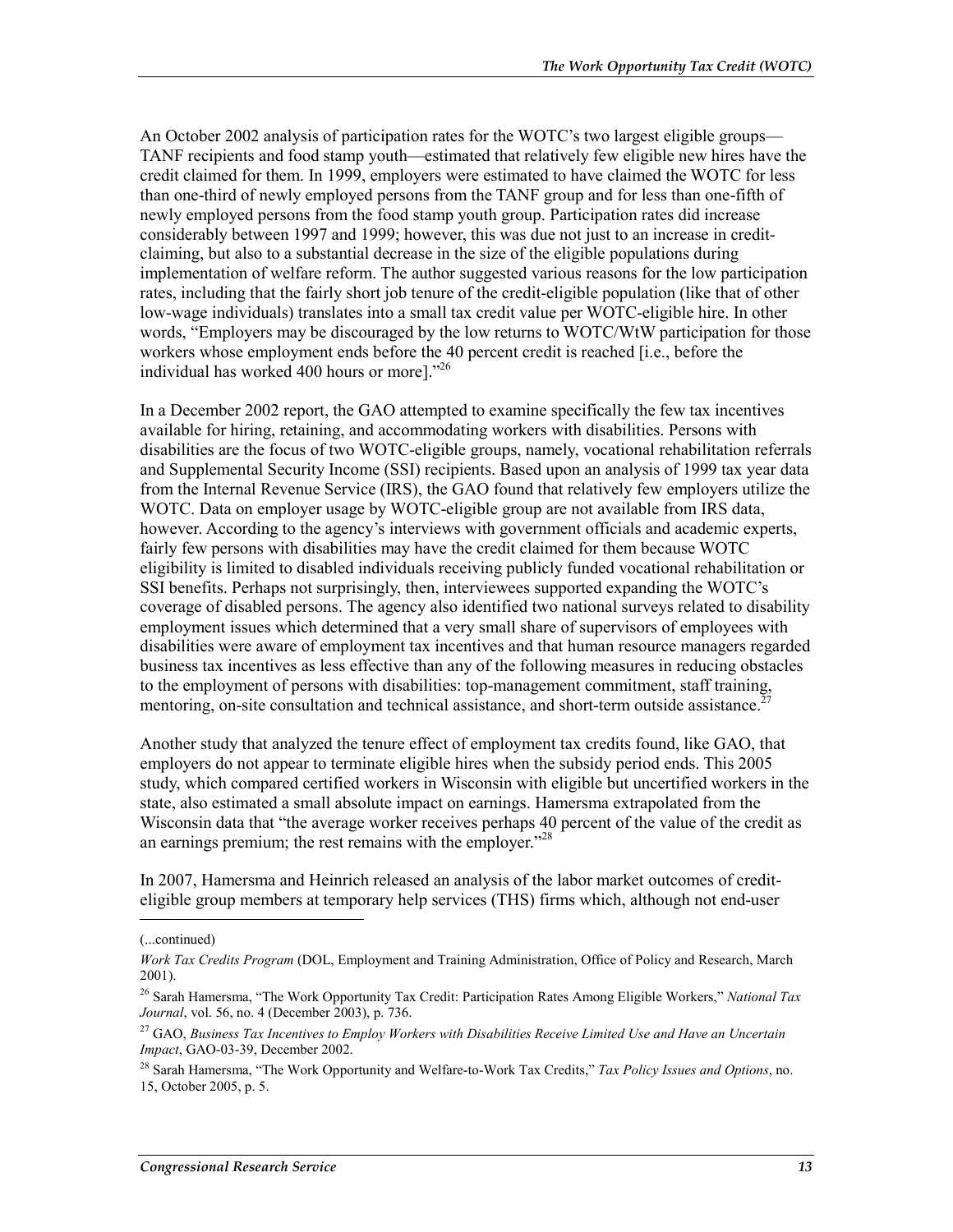employers, are nonetheless able to claim the employment credits. Administrative data from Wisconsin show that over the 1999-2002 period, certifications issued to THS firms grew steadily. They found that, after taking into account observable differences between individuals, THS workers with certifications had much higher earnings than credit-eligible THS workers without certifications. "This suggests that some of the WOTC/WtW funds pass through to the THS worker in the form of increased earnings per quarter, just as they do (though to a lesser extent) for workers in other industries. Using panel estimation to examine longer-term outcomes, however, the earnings difference between these workers is no longer statistically significant."<sup>29</sup>

The researchers also compared the THS workers with certifications to workers in other industries for whom certifications had been issued and estimated that the THS group earned much less because of their much shorter job tenure. Hamersma and Heinrich also conducted a telephone survey of Wisconsin THS firms and found that a majority of the 101 firms that responded not only were aware of the credits but also claimed them.

Contrary to legislative intent, however, only one firm reported that prospective employees' eligibility for the tax credits might affect their hiring decisions. Thus, our findings suggest that concerns about the use of WOTC/WtW funds to subsidize THS employment are likely warranted, since subsidies do not appear to improve the job outcomes of disadvantaged workers in these jobs nor encourage the hiring of additional disadvantaged workers as intended.<sup>30</sup>

## **Legislative Activity**

The WOTC is a temporary provision of the Internal Revenue Code. Since its initiation, Congress allowed the credit to lapse many times before reauthorizing it retroactive to its expiration date as part of large tax-related measures. The relatively short extensions of the WOTC and its frequent expiration have caused consternation among employers who utilize the credit.

### **From the 104th Congress Through the 112th Congress**

#### **104th Congress: Creation of the WOTC**

As authorized in Section 1201 of the Small Business Job Protection Act of 1996 (P.L. 104-188), for-profit employers were entitled to a WOTC against their federal income tax liabilities for hiring members of seven specifically designated groups from October 1, 1996, through September 30, 1997.

#### **105th Congress: Several Revisions**

The Taxpayer Relief Act of 1997 (P.L. 105-34) substantially revised the program by shortening the minimum employment requirement to 120 hours and creating a two-tier subsidy based on the

<sup>29</sup> Sarah Hamersma and Carolyn Heinrich, *Temporary Help Service Firms' Use of Employer Tax Credits: Implications for Disadvantaged Workers' Labor Market Outcomes*, Upjohn Institute Staff Working Paper No. 07-135, February 12, 2007, p. 5.

 $30$  Ibid.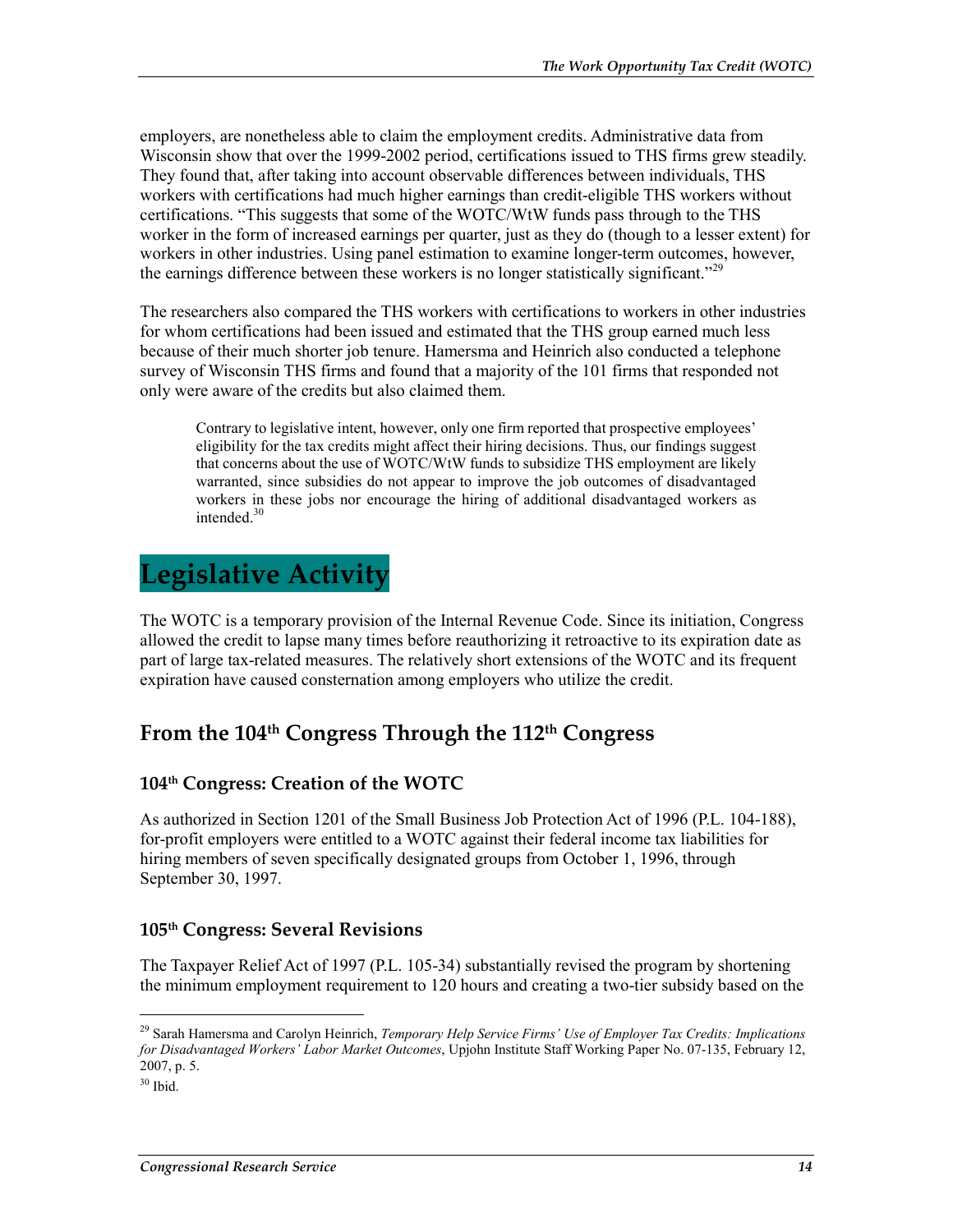length of retention. It also extended the temporary measure for nine months from October 1, 1997, through June 30, 1998, added an eighth group (Social Security Income recipients) and modified the definition of one group (see footnote 6).

After an almost four-month lapse, the WOTC was reauthorized for one year (through June 30, 1999) retroactive to its expiration date in the Omnibus Consolidated and Emergency Appropriations Act, 1999 (P.L. 105-277).

#### **106th Congress: Expansion of WOTC-Eligible Groups**

The credit subsequently was reauthorized retroactive to its expiration date and extended through December 31, 2001, in the Ticket to Work and Work Incentives Improvement Act of 1999 (P.L. 106-170).

The  $106<sup>th</sup>$  Congress later expanded the definition of the "high risk" and "summer youth" groups to include renewal communities (effective January 1, 2002) through passage of the Consolidated Appropriations Act, 2001 (P.L. 106-554), which incorporated the Community Renewal Tax Relief Act of 2000 (H.R. 5662). Employers must coordinate claiming the WOTC with claiming another employment tax credit equal to 15% of the first \$10,000 in qualified wages paid to renewal community residents who perform substantially all employment services within the areas.

#### **107th Congress: 2002-2003 WOTC Expansion to Cover New York Liberty Zone Employees and Authorization of the WtW Credit**

After about a two-month lapse, the Job Creation and Worker Assistance Act of 2002 (P.L. 107- 147) reauthorized the WOTC. It was extended through December 31, 2003, for eligible persons hired after December 31, 2001.

#### *New York Liberty Zone Employees*

The economic stimulus measure also amended the WOTC's eligible population to add "New York Liberty Zone business employees." Qualified businesses were defined as firms with 200 or fewer employees located in the vicinity of the World Trade Center as well as those that, due to property destruction or damage associated with the September 11 terrorist attack, had to relocate to other sections of New York City. While the other WOTC group members must be new hires in order for firms to claim a credit, New York Liberty Zone business employees were both existing and newly hired employees. The number of workers for whom firms that relocated elsewhere in New York City could claim the credit was limited to those on the employers' payrolls as of September 11, 2001; the cap did not apply to firms that remained in the zone or that moved into the zone. A qualified business could claim the WOTC for an eligible employee in 2002, 2003, or both years. The portion of the WOTC associated with the new target group was allowed against the alternative minimum tax.

Limited information is available regarding employer utilization of the WOTC for Liberty Zone employees.<sup>31</sup> Some 3,196 taxpayers claimed the WOTC in 2002 for hiring members of the group,

<sup>&</sup>lt;sup>31</sup> No information on certifications for Liberty Zone employees because they were exempt from the WOTC's usual certification procedure.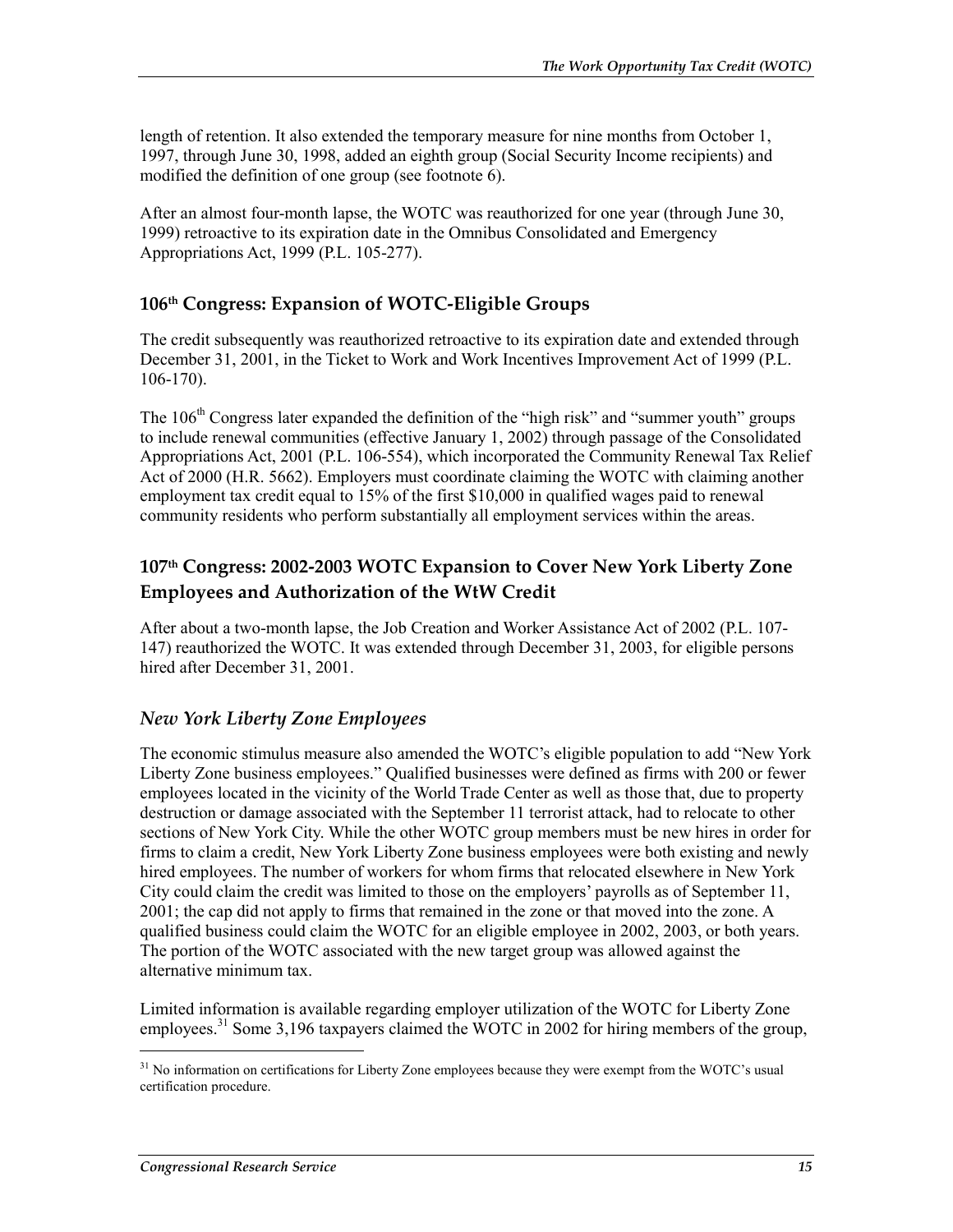according to the Internal Revenue Service. (Taxpayers include corporations, partnerships, and individuals who run their own businesses.) For 2003, the preliminary number of taxpayers that claimed the WOTC for Liberty Zone employees is 3,502.

#### *The Welfare-to-Work Tax Credit*

The Personal Responsibility and Work Opportunity Act (P.L. 104-193) requires parents to work after a maximum of two years of receiving TANF benefits, and Congress authorized the WtW credit in the Taxpayer Relief Act of 1997 (P.L. 105-34) to help achieve that objective. It initially was to have expired on April 30, 1999, but it, like the WOTC, was extended in P.L. 105-277 (through June 30, 1999), P.L. 106-170 (through December 31, 2001), and P.L. 107-147 (through December 31, 2003).

#### **108th Congress: A Lengthy Lapse**

The first bill taken up by the 108<sup>th</sup> Congress that contained a WOTC-related provision was H.R. 743 (the Social Security Protection Act of 2003). It passed the House on April 2, 2003. The Senate subsequently passed the legislation, and on March 2, 2004, it was signed into law (P.L. 108-203). Among many other things, the act modified the definition of the WOTC's vocational rehabilitation referral-eligible group in light of the Ticket to Work and Work Incentives Improvement Act of 1999. It effectively expanded the group to include disabled individuals with individualized work plans who are referred to employers not only by a state vocational rehabilitation agency (as was the case under prior law), but also by "employment networks" that were created by the Ticket to Work legislation.

On September 23, 2004, the House and Senate passed the conference report for H.R. 1308 (The Working Families Tax Relief Act of 2004). Following the 10-month lapse of the credits, Congress extended the WOTC and the WtW credit retroactive to their expiration and through December 31, 2005. As originally introduced and passed by the House in March 2003, however, H.R. 1308 (then called the Tax Relief, Simplification, and Equity Act of 2003) did not mention the employment tax credits. Neither did the amended version of the bill (The Relief for Working Families Tax Act of 2003) that the Senate passed in June 2003. Conferees were appointed in 2003, and on September 23, 2004, the conference report (H.Rept. 108-696)—with a two-year extension of the otherwise unrevised WOTC and WtW credit—was filed.

#### **109th Congress: Hurricane Disaster Relief, Modifying the WOTC, and Incorporating the WtW Credit into the WOTC After Another Long Lapse**

The 109<sup>th</sup> Congress made two substantial changes to the tax provisions. Some changes were temporary, others were permanent.

#### *Hurricane Disaster Relief*

As it did after the September 11 attack on the World Trade Center, Congress temporarily expanded the WOTC eligible-groups to include "a Hurricane Katrina employee" as part of its emergency response. P.L. 109-73 added to the WOTC-eligible groups persons whose principal place of abode on August 28, 2005, was in the core disaster area and who,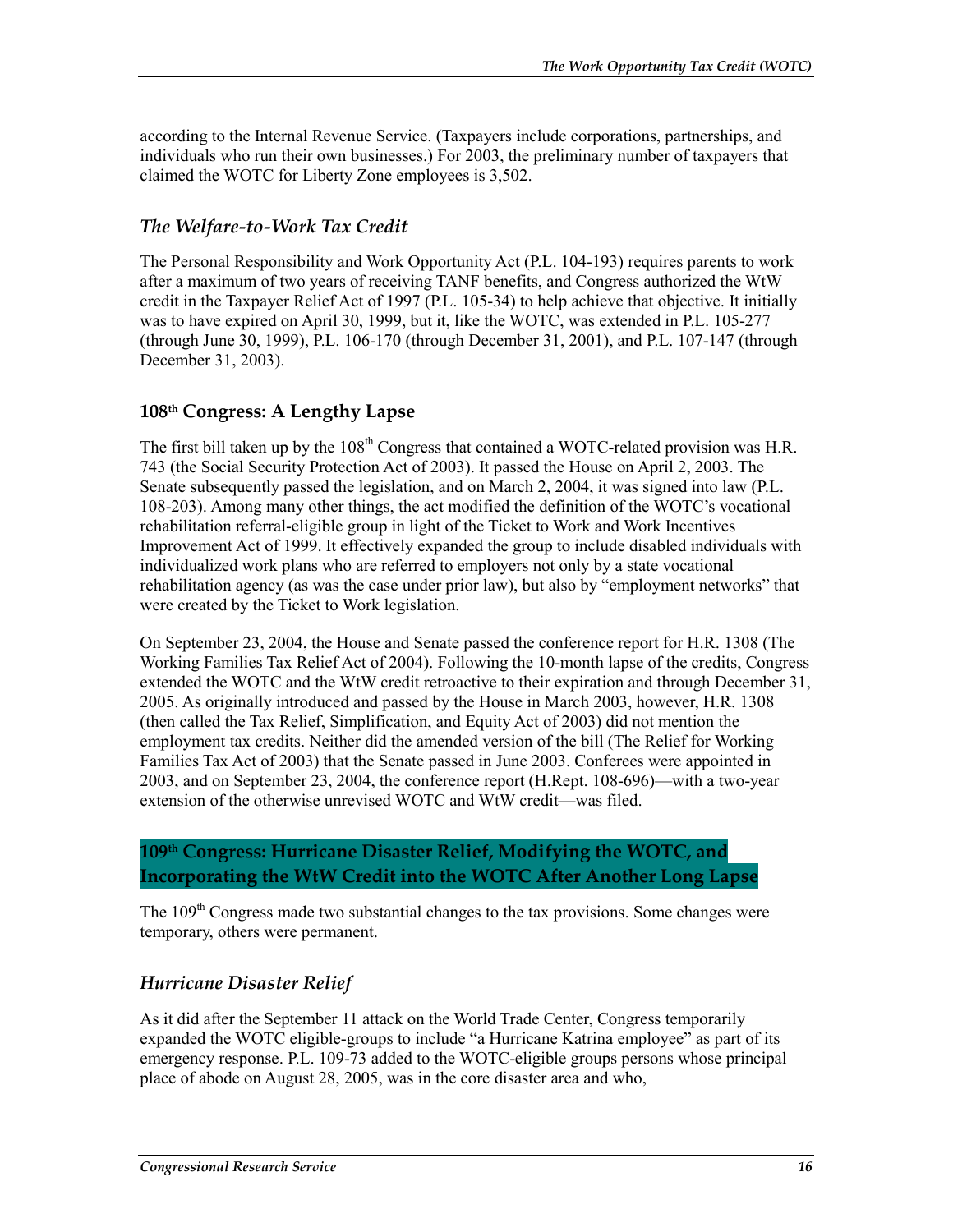- beginning on such date and to August 28, 2007, is hired for a position principally located in the core disaster area; and
- beginning on such date and to December 31, 2005, is hired for a position regardless of its location.

The WOTC's rule denying its application to wages of employees who had worked for the same employer at any prior time (except for those on the employer's payroll on August 28, 2005) is waived, as is the usual certification process. $32$ 

#### *Modifying the WOTC and Incorporating the WtW Credit into the WOTC*

The two credits expired on January 1, 2006. They were substantively revised after the  $109<sup>th</sup>$ Congress passed H.R. 6111 (the Tax Relief and Health Care Act of 2006) in December 2006. Title I of P.L. 109-432 reauthorized the WOTC for two years (from its expiration date to December 31, 2007). Other changes to the WOTC and to the WtW credit became effective for persons hired after December 31, 2006. They are as follows:

- WOTC-eligibility for ex-felons was expanded by eliminating the requirement that they are members of economically disadvantaged families;
- WOTC-eligibility of food stamp recipients was expanded from 18- to 24-year olds to include 25 to 39 year olds;
- employers can file the required paperwork with their state's WOTC coordinator within 28 (rather than 21) days of an eligible-hire starting to work for them; and
- the WtW credit was repealed as a separate tax provision, with its eligible-group of long-term family assistance recipients uniquely handled under the WOTC effective January 1, 2007.

More specifically, employers who hire long-term family assistance recipients can claim a credit if individuals are retained for a minimum of 120 hours (rather than the WtW credit's 400-hour or 180-day requirement). The 25% subsidy rate for WOTC group members employed from 120 to 399 hours was applied to long-term family assistance recipients, and the WtW credit's 35% rate for those employed at least 400 hours during their first year of employment was raised to 40%, as is the case for WOTC-eligible hires. Employers continue to be able to claim a credit for retaining long-term family assistance recipients during a second year at the WtW's subsidy rate of 50%.

<sup>&</sup>lt;sup>32</sup> P.L. 109-73 also created an employee retention credit for eligible employers whose trade or business in the core disaster area became inoperable after August 28, 2005, and before January 1, 2006, because of damage sustained by Hurricane Katrina. Such employers could claim a credit equal to 40% of qualified wages up to \$6,000 per person whose principal place of employment had been with such employers on August 28, 2005. Eligibility for the retention credit initially was limited to small employers (i.e., employers cannot have employed an average of more than 200 employees on business days during the taxable year), but P.L. 109-135 (the Gulf Opportunity Zone Act of 2005) dropped the employer size limit and extended the retention credit to employers harmed by hurricanes Rita and Wilma. The retention credit could be applied against wages paid or incurred by an eligible firm from the time it became inoperable after August 28, 2005, until it resumes significant operations at the eligible employee's principal place of employment or before January 1, 2006. Qualified wages were those paid regardless of whether an eligible employee performed services; performed services at a place of employment other than his or her worksite on August 28, 2005; or performed services at his or her worksite on August 28, 2005, before significant operations resumed there. A business could not claim a retention credit for an employee during any period for which it claimed a Work Opportunity Tax Credit for such employee.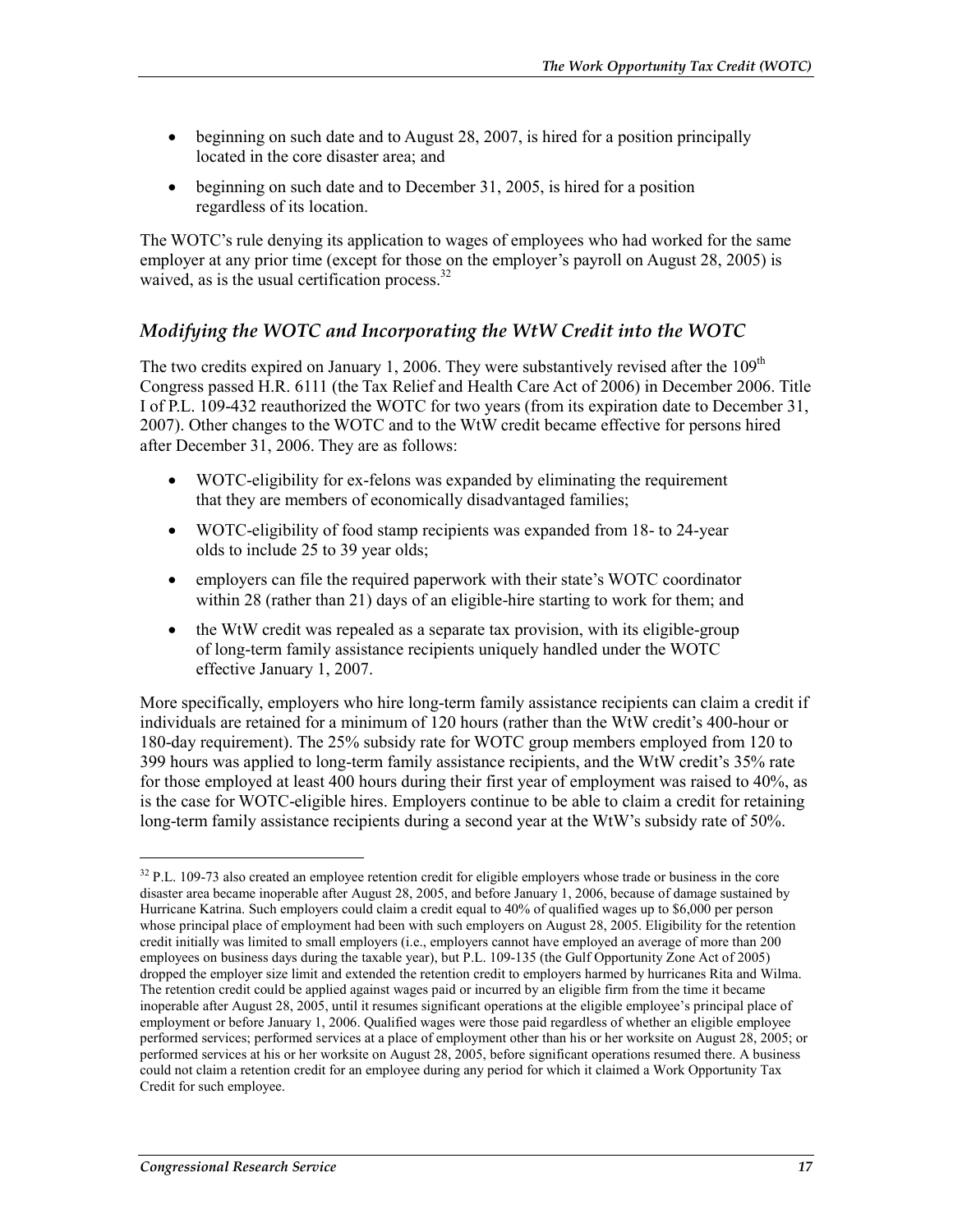The subsidy rates for long-term family assistance recipients continue to be applied against up to \$10,000 earned in each of the first and second years of employment. The definition of qualified wages of long-term family assistance recipients was narrowed to that of WOTC-eligible hires namely, cash wages (i.e., certain benefits can no longer be included).

#### **110th Congress: Focus on Eligible Groups and Credit Extension**

#### *Expansion of Certain Eligible Groups and Extension to August 2011*

The WOTC was considered as part of a package of business tax incentives meant to offset the impact of an increase in the federal minimum wage. The minimum wage bill that the House passed (H.R. 2, the Fair Minimum Wage Act of 2007) did not include tax benefits. But, the Senate Finance Committee subsequently marked up S. 349 (the Small Business and Work Opportunity Act of 2007) and incorporated it in the version of H.R. 2 that passed the Senate. H.R. 2 (as amended) extended the WOTC for five years to December 31, 2012. It also expanded the WOTCeligible group of veterans to persons entitled to compensation for service-connected disabilities incurred after September 10, 2001, and raised from \$6,000 to \$12,000 the definition of qualified wages that applies to these individuals. The high-risk youth group covered 18- to 39-year olds (rather than 18- to 24-year olds) living in an EZ, EC, or RC and renamed the group "designated community residents." The definition of the vocational rehabilitation referral group was expand as well, to include any person certified by a designated local agency as having a physical or mental disability that is a substantial handicap to employment and who is referred to the employer while receiving or after completing an individual work plan developed and implemented by an employment network pursuant to subsection (g) of Section 1148 of the Social Security Act. The JCT estimated that these amendments to the WOTC could have revenue effects of some \$2.5 billion over the FY2007 to FY2012 period.

The House passed H.R. 976 (the Small Business Tax Relief Act of 2007) as an alternative to the tax incentives added by the Senate to H.R. 2. Among the tax benefits in H.R. 976 was a one-year extension of the WOTC to December 31, 2008. It expanded and renamed the high-risk youth group and clarified the vocational rehabilitation referral group as in H.R. 2 (as amended). H.R. 976 also expanded the WOTC's veterans group, but in a different way than the Senate: the group was extended to persons entitled to compensation for service-connected disabilities with a hiring date not more than one year after having been discharged or released from active duty in the Armed Forces or having been unemployed for at least six months during the one-year period ending on the date of hire. H.R. 976 set qualified wages for this component of the WOTC-eligible veterans group at \$12,000. In addition, the bill allowed the WOTC and the credit for taxes paid with respect to employee cash tips against the Alternative Minimum Tax (AMT). The JCT estimated that these amendments to the WOTC could have less costly revenue effects of almost \$1.1 billion over the FY2007 to FY2012 period.

The Senate added its further amended version of H.R. 2 to the emergency supplemental appropriations bill, H.R. 1591. After a House-Senate conference committee agreed to a less costly small business tax relief plan and the President vetoed the bill over troop withdrawal language, the President signed H.R. 2206 (the U.S. Troop Readiness, Veterans' Care, Katrina Recovery, and Iraq Accountability Act of 2007, P.L. 110-28) into law on May 25, 2007. P.L. 110-28 combines somewhat modified elements of H.R. 976, H.R. 2 (as amended), and H.R. 1591. It contains a compromise on extension of the WOTC to three-and-one-half years through August 31, 2011, raises the age limit for "designated community residents" to less than 40 years, and clarifies the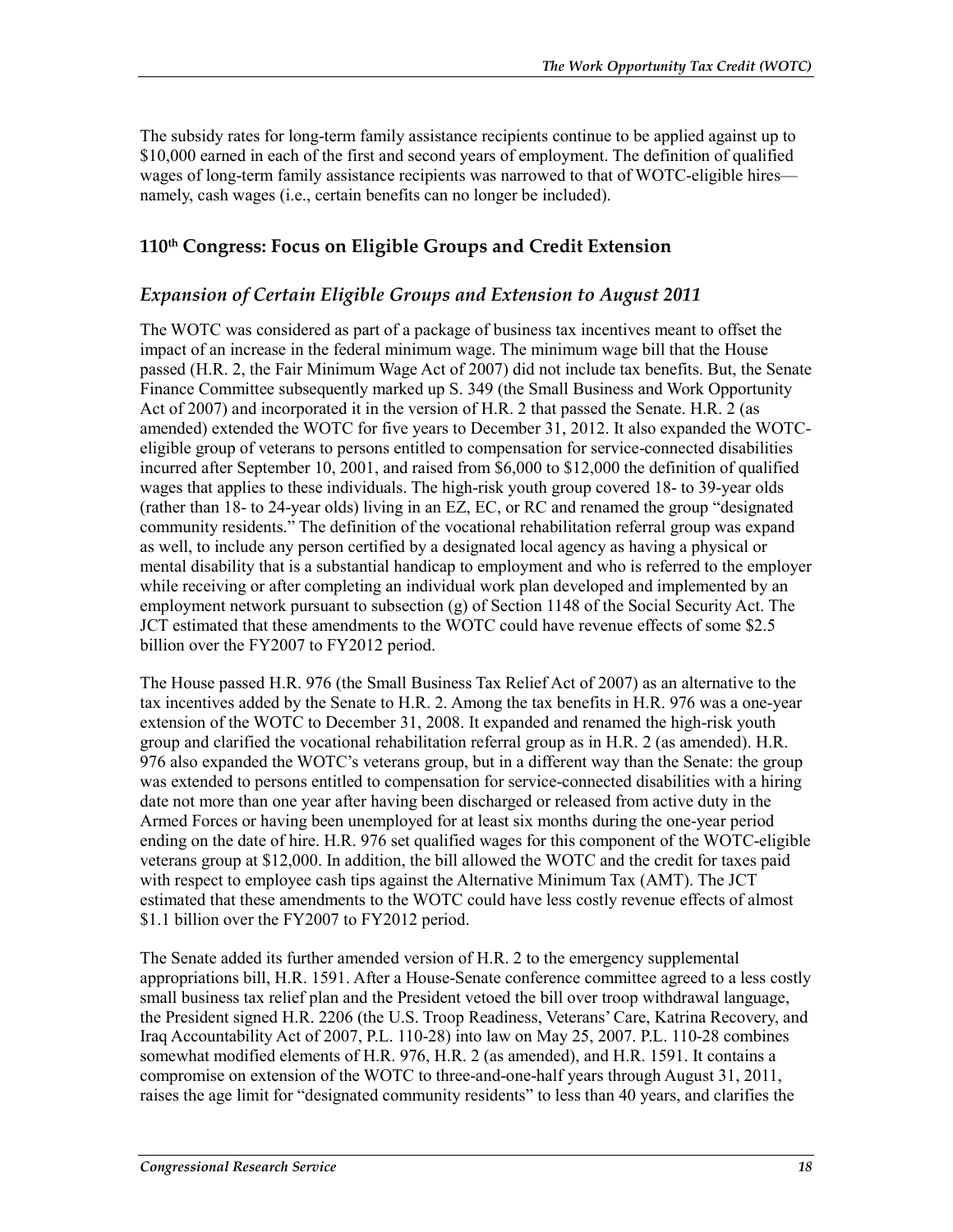definition of vocational rehabilitation referrals. The act also adds "rural renewal county," which first appeared in H.R. 1591, to the places of residence for designated community residents. The law adopts the definition of disabled veterans in H.R. 976 and its allowance of the WOTC and tip credit against the AMT. The estimated cost of these amendments to the WOTC is almost \$2.8 billion between FY2007 and FY2012.

#### *"Hurricane Katrina Employees"*

In P.L. 110-343 at Division C (the Tax Extenders and Alternative Minimum Tax Relief Act of 2008), Congress extended the WOTC's expiration from August 28, 2007, to August 28, 2009, for firms who hire "Hurricane Katrina employees" to work in the disaster area. The JCT estimated the extension would cost \$14 million in FY2009 and \$8 million in FY2010.

#### **111th Congress: Temporary Expansion and Extension of the Credit**

#### *Temporary Expansion for Unemployed Veterans and Disconnected Youth*

The American Recovery and Reinvestment Act of 2009 (ARRA; P.L. 111-5) expanded the credit to cover unemployed veterans and disconnected youth who begin working for an employer during 2009 or 2010. Unemployed veterans are persons discharged or released from active duty in the Armed Forces within five years of their hiring date and having received unemployment compensation for not less than four weeks during the one-year period ending on the hiring date. Disconnected youth are 16- to 24-year olds who are not regularly attending school during the sixmonth period preceding the hiring date, not regularly employed within the same time frame, and not readily employable because they lack a sufficient number of skills. The estimated revenue loss resulting from this expansion was \$222 million in the FY2009-FY2013 period, with most of the cost occurring in the first few years (i.e., \$32 million in FY2009, \$81 million in FY2010, and \$70 million in FY2011).

#### *Interaction with Payroll Tax Forgiveness*

The Hiring Incentives to Restore Employment Act (HIRE; P.L. 111-147) provided payroll tax forgiveness to employers who hired certain unemployed individuals in 2010. Employers claiming the payroll tax forgiveness could not claim the WOTC for those wages associated with payroll tax forgiveness.

#### *Extension to December 31, 2011*

The Tax Relief, Unemployment Insurance Reauthorization, and Job Creation Act of 2010 (P.L. 111-312) extended the WOTC through December 31, 2011.

#### **112th Congress: Expansion of Veterans Targeted Group and Credit Extension**

#### *Expansion of Veterans Targeted Group*

P.L. 112-56 expanded the targeted group for qualified veterans and changed the amount of firstyear wages that can be claimed for the WOTC, such that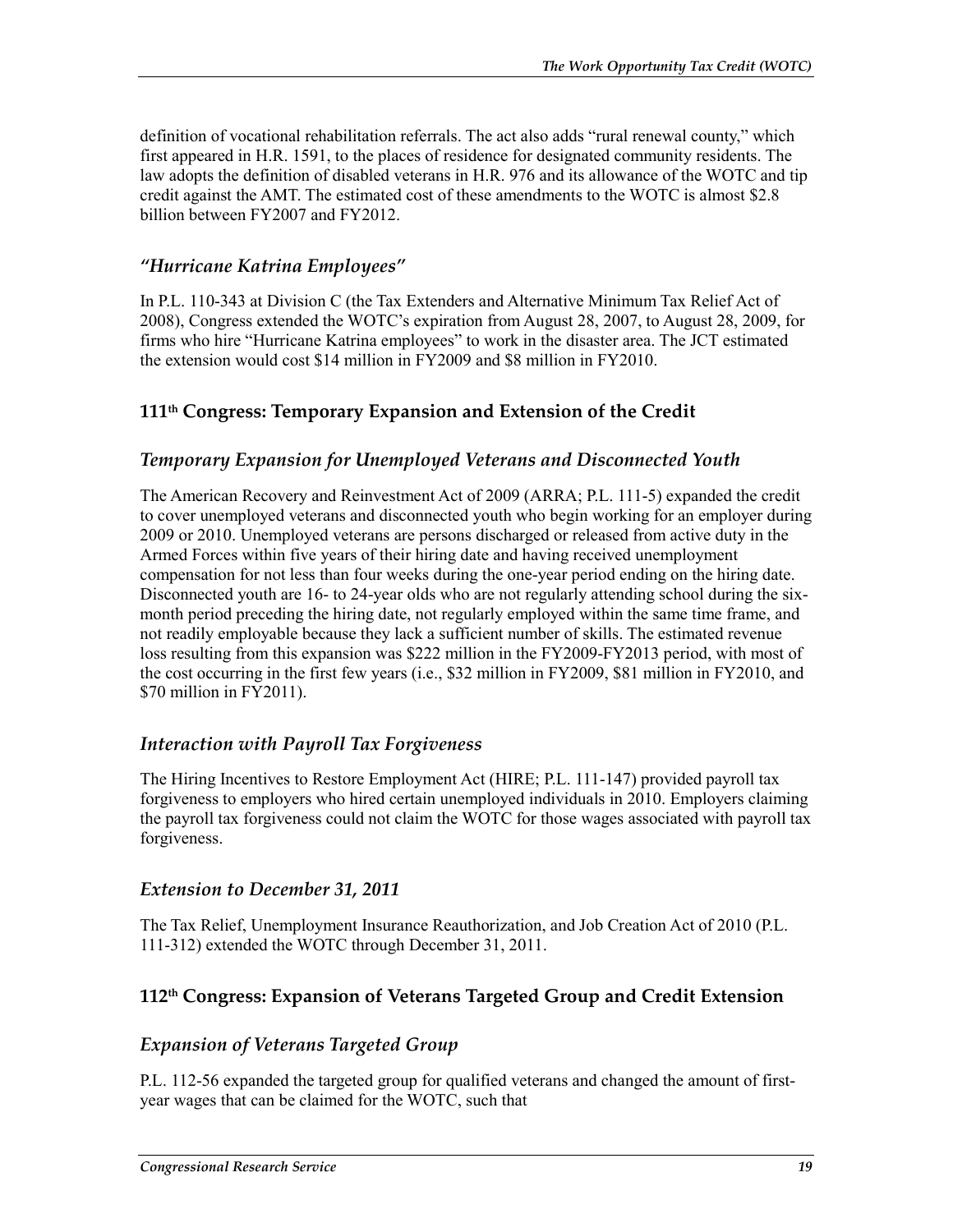- for veterans who are members of a family receiving SNAP benefits for at least three months in the year prior to being hired, the maximum wages for the credit would be \$6,000;
- for veterans who have been unemployed for an aggregate of at least four weeks, but less than six months, in the year prior to being hired, the maximum wages for the credit would be \$6,000;
- for veterans eligible for disability compensation from the VA and within one year of discharge or release from active military duty when hired, the maximum wages for the credit would be \$12,000;
- for veterans who have been unemployed for an aggregate of at six months or more in the year prior to being hired, the maximum wages for the credit would be \$14,000; and
- for veterans who are eligible for disability compensation from the VA and have been unemployed for an aggregate of six months or more in the year prior to being hired, the maximum wages for the credit would be \$24,000.

P.L. 112-56 made the WOTC refundable for certain non-profit employers. For these non-profit employers, the refundable credit would be the lesser of the calculated WOTC for hiring veterans who qualify for the WOTC based on unemployment or the payroll taxes paid by the non-profit. Non-profit employers eligible for the refundable credit would be 501(c) organizations that are tax-exempt under Section 501(a) of the Internal Revenue Code.

P.L. 112-56 extended the WOTC for qualified veterans to U.S. possessions<sup>33</sup> with a tax system that mirrors the U.S. tax system, with the Secretary of the Treasury paying to the possession the amount lost to the possession in taxes because of the expansion of the WOTC for qualified veterans.

P.L. 112-56 also extended the expiration date of WOTC for veterans to December 31, 2012.

#### *Extension to December 31, 2013*

The American Taxpayer Relief Act of 2012 (P.L. 112-240) extended the WOTC through December 31, 2013.

### **Author Contact Information**

Christine Scott Specialist in Social Policy cscott@crs.loc.gov, 7-7366

<sup>&</sup>lt;sup>33</sup> Possessions include American Samoa, the Commonwealth of the Northern Mariana Islands, the Commonwealth of Puerto Rico, Guam, and the United States Virgin Islands.